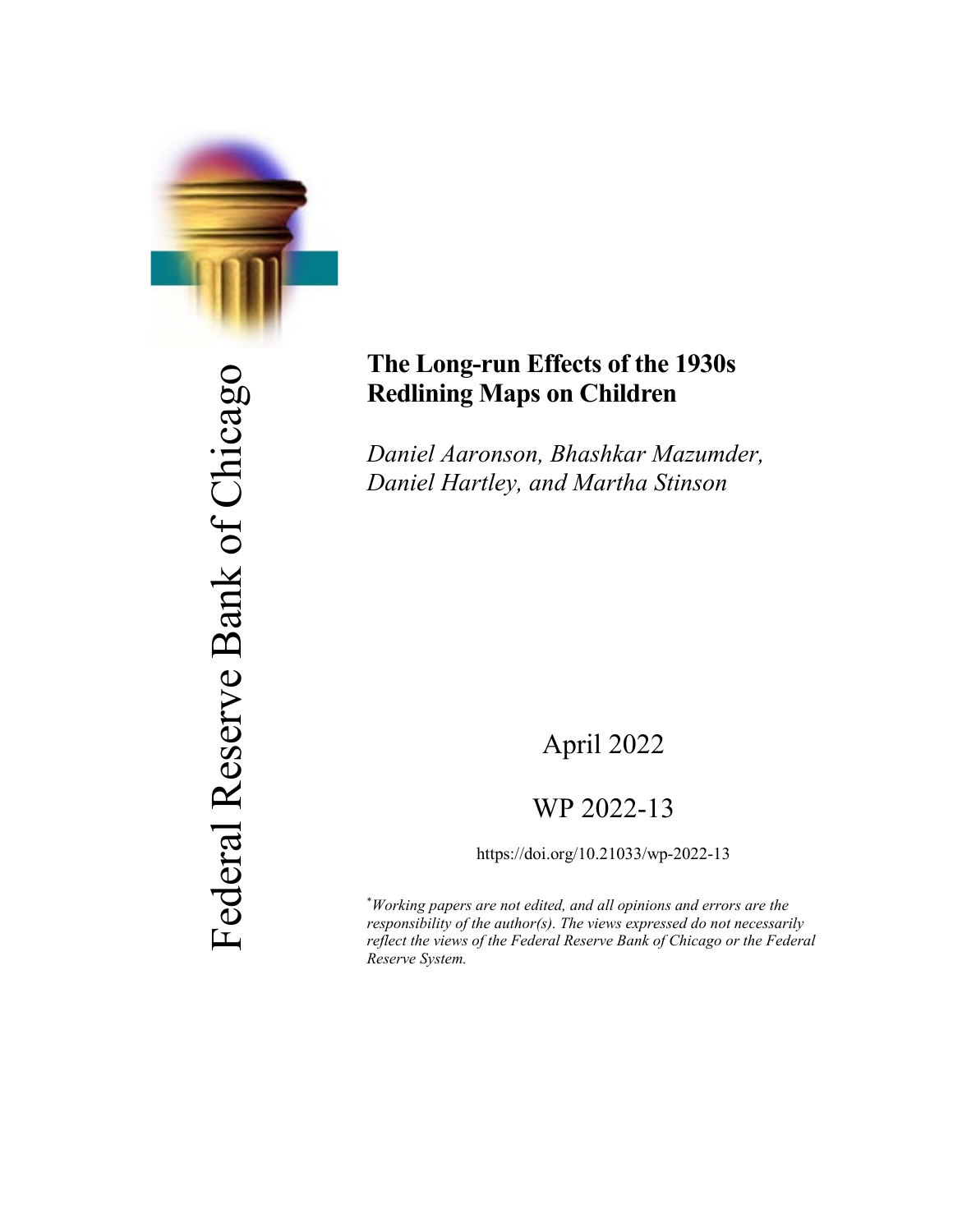# **The Long-run Effects of the 1930s Redlining Maps on Children\***

Daniel Aaronson Federal Reserve Bank of Chicago daaronson@frbchi.org

Daniel Hartley Federal Reserve Bank of Chicago daniel.a.hartley@chi.frb.org

Bhashkar Mazumder Federal Reserve Bank of Chicago bhash.mazumder@gmail.com

Martha Stinson U.S. Census Bureau Martha.Stinson@census.gov

# April 2022

Abstract: We estimate the long-run effects of the 1930s Home Owners Loan Corporation (HOLC) redlining maps by linking children in the full count 1940 Census to 1) the universe of IRS tax data in 1974 and 1979 and 2) the long form 2000 Census. We use two identification strategies to estimate the potential long-run effects of differential access to credit along HOLC boundaries. The first strategy compares cross-boundary differences along HOLC boundaries to a comparison group of boundaries that had statistically similar pre-existing differences as the actual boundaries. A second approach only uses boundaries that were least likely to have been chosen by the HOLC based on our statistical model. We find that children living on the lower-graded side of HOLC boundaries had significantly lower levels of educational attainment, reduced income in adulthood, and lived in neighborhoods during adulthood characterized by lower educational attainment, higher poverty rates, and higher rates of single-headed households.

\*We thank Adriana Lleras-Muney and Shari Eli for many helpful comments. We also thank Raven Molloy, Trevon Logan and Sun Kyoung Lee for reading and discussing our paper at conferences. We thank participants at the Federal Reserve System Committee on Regional Analysis Conference, the NBER Economics of Mobility Workshop and the Race, Ethnicity, Gender, and Economic Justice Virtual Symposium held at Yale University. The views expressed are those of the authors and do not necessarily represent the views of the U.S. Census Bureau, the Federal Reserve Bank of Chicago, the Board of Governors of the Federal Reserve System, or its staff. This research was conducted as part of an Internal Census Project. All results using internal data have been reviewed to ensure that no confidential information is disclosed (DRB clearance numbers CBDRB-FY22-CES17-001 and CBDRB-FY22-115).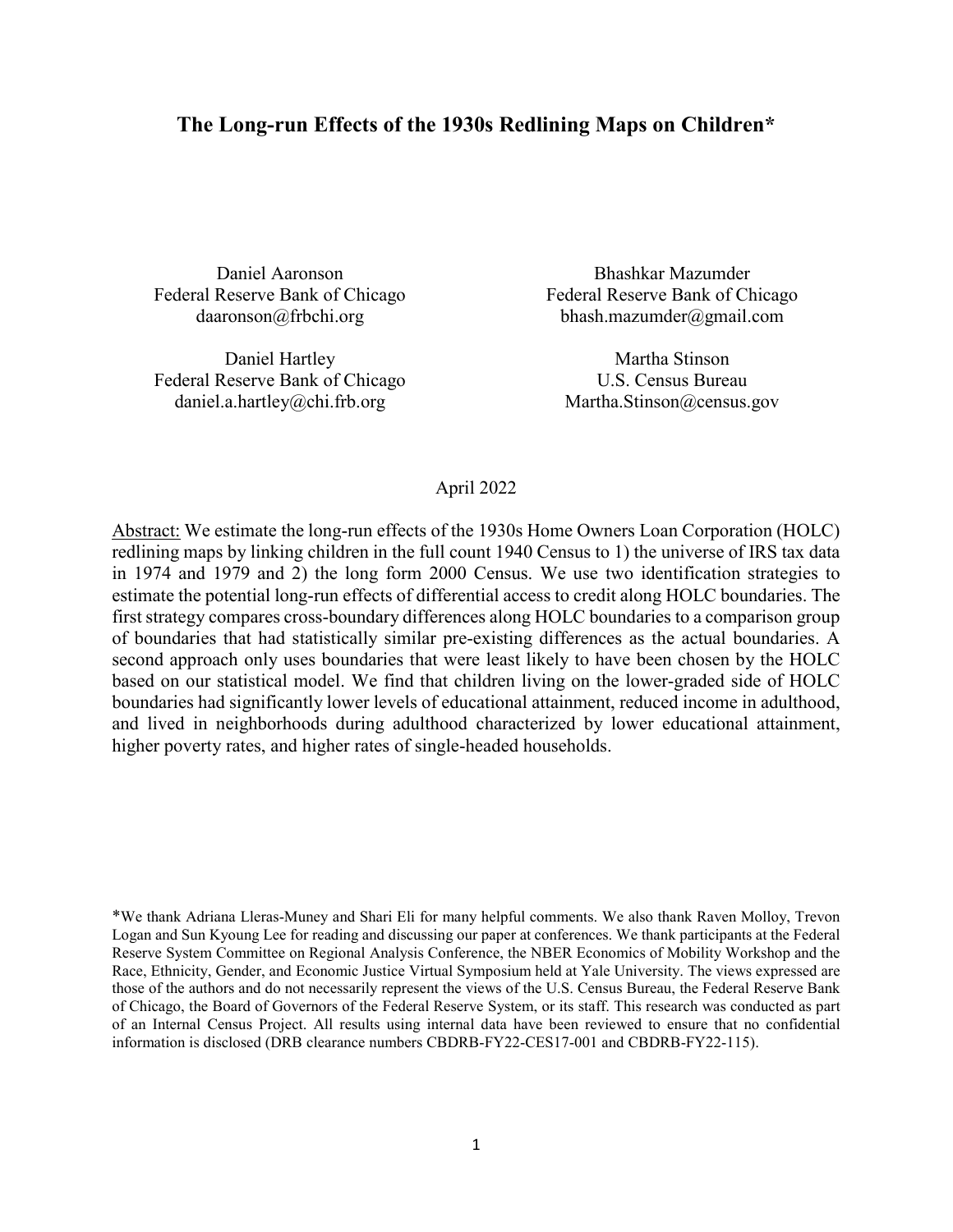#### **1. Introduction**

There is accumulating evidence that neighborhood exposure during childhood has long-run effects on an individual's socioeconomic status later in life, such as their educational attainment, income, and upward income mobility (e.g. Chetty, Hendren and Katz, 2016, Chyn, 2018, Chetty and Hendren, 2018). What is less clear is what it is about neighborhoods that leads to long-run effects, a point emphasized in Chyn and Katz's (2021, p. 25) recent review of the neighborhood effects literature: "Future work related to mechanisms remains an ongoing research issue. For example, we know little about the relative importance of the different mechanisms that are typically 'bundled' together within a neighborhood."

We focus on a historical episode that may shed light on one particular aspect of neighborhoods that can impact children's later life outcomes, namely access to credit in the community you are raised in. Specifically, we examine the effects of the so-called "redlining maps" that were drawn in the mid- to late-1930s by a federal agency called the Home Owners Loan Corporation (HOLC). The HOLC played a crucial role in stabilizing housing markets by buying and refinancing mortgages during the foreclosure crisis of the first half of the 1930s. In 1935, they were tasked with creating a new housing appraisal system that involved producing color-coded maps for over 200 cities to categorize the riskiness of lending to households in different neighborhoods. Neighborhoods received one of four letter grades (A to D) that corresponded to their estimated risk. While the HOLC used a large set of housing and economic measures, many collected by their surveyors, to categorize neighborhood credit risk, they also incorporated demographic information such as the racial, ethnic, and immigrant composition of neighborhoods into these creditworthiness profiles.

There is an ongoing debate about the extent to which the HOLC maps influenced private lending activity and therefore could have had an impact on residents. Although the maps were supposed to be confidential (e.g. Hillier, 2003, Fishback et al. 2021), there are known examples of breaches in confidentiality (e.g. Michney, 2021), suggesting that policies to prevent their dissemination were not always strictly adhered to. In addition, many private real estate and banking professionals throughout the country were involved in producing or reviewing the maps, thereby providing access to their underlying content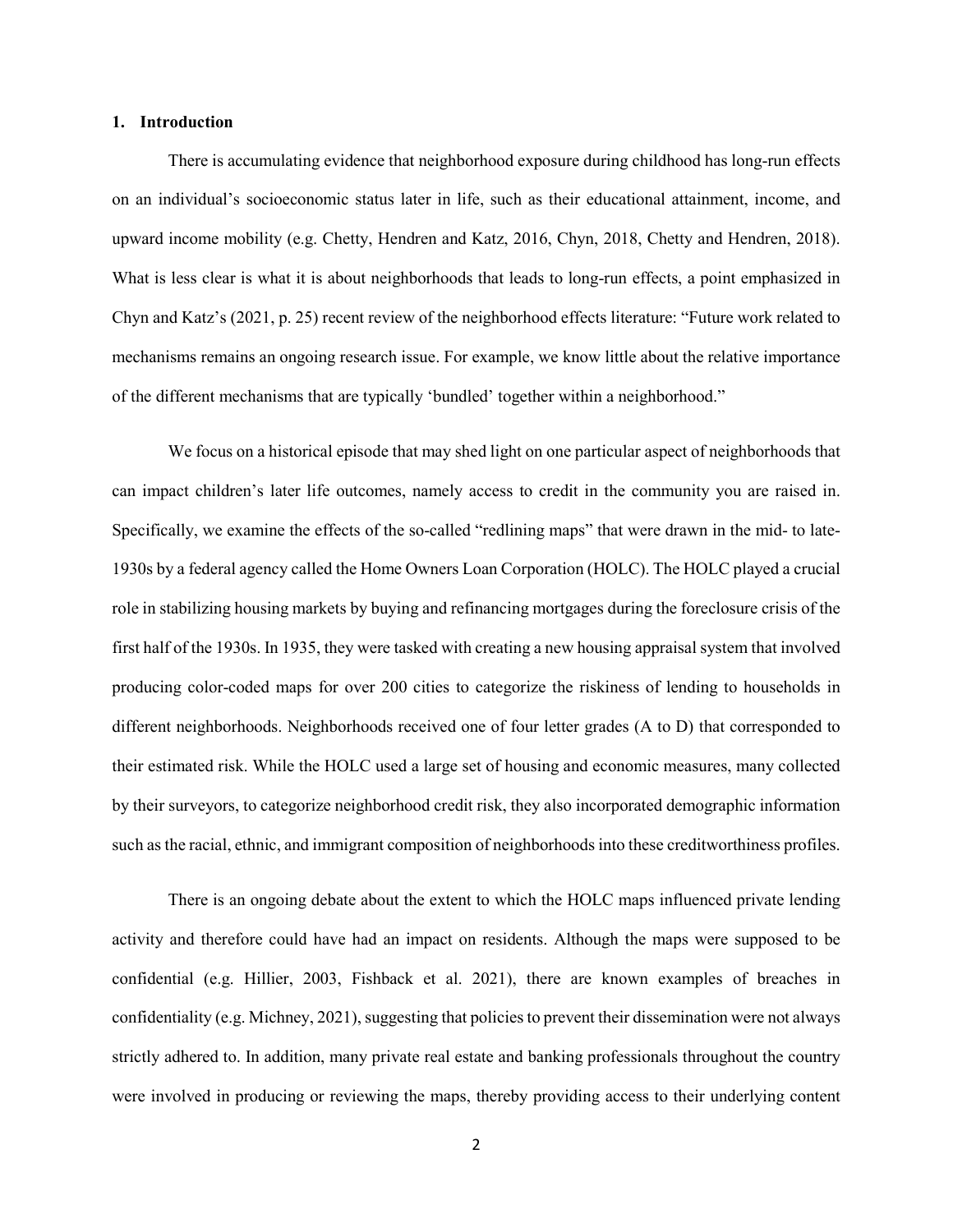which they could have retained for future use or shared with others. Some have also argued that the HOLC had a broad influence on the appraisal process used by private lenders nationwide by creating new standardized practices that emphasized the characteristics of neighborhoods. For example, some banks created their own version of the HOLC maps. Finally, the maps were shared with the Federal Housing Administration (FHA), which drew their own appraisal maps shortly after the HOLC, and the HOLC maps could have influenced FHA activity. The FHA played a critical role in the housing market by deciding whether to insure mortgages and were notorious for following discriminatory practices (Fishback et al 2021). Each of these potential avenues raise the prospect that the content of the HOLC maps, along with the broader use of a government-backed appraisal system, may have either directly or indirectly influenced access to credit for households in many urban neighborhoods. Although historical research on these different channels remains active, and we discuss some of this work further below, we may never fully know which of these mechanisms were the most pertinent.

Several studies have used the HOLC maps along with various research strategies to estimate their long-run effects on neighborhoods. In our own work, we find that the maps affected the trajectory of neighborhoods, as well as US cities, over the next 80 years: increasing racial segregation while reducing home ownership, house values, and rents (Aaronson, Hartley, and Mazumder 2021). We also document significant effects on *aggregate* socioeconomic outcomes for children living in these neighborhoods late in the 20th century using the Chetty et al (2018) Opportunity Atlas data (Aaronson, Faber, Hartley, Mazumder and Sharkey 2021). Other studies examine either causal effects or descriptive associations of the HOLC maps with a wide range of neighborhood level outcomes, such as housing, crime, firearm violence, schooling, birth outcomes, and the availability of greenspace.<sup>[1](#page-3-0)</sup>

In this paper, we expand upon this literature by asking what happened to the later life educational attainment and income of children who grew up in differentially graded neighborhoods *at the time when* 

<span id="page-3-0"></span><sup>&</sup>lt;sup>1</sup> These include Appel and Nickerson (2016), Krimmel (2018), Anders (2021), Jacoby et al. (2018), Nardone et al. (2020), Hoffman et al (2020), Lukes and Cleveland (2021), and Hynsjö and Perdoni (2022).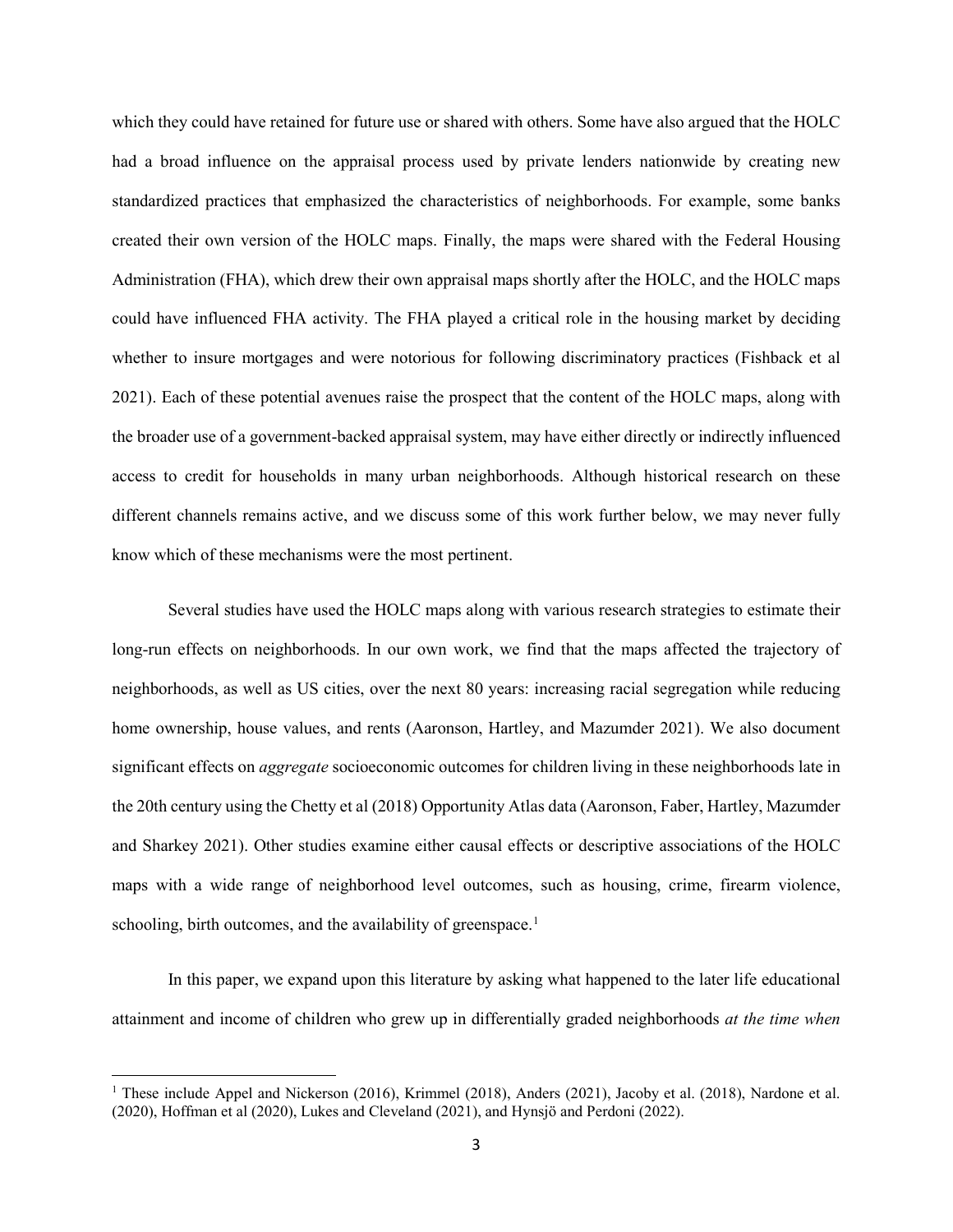*the maps were first drawn* in the late 1930s. To undertake this exercise, we assemble a unique dataset that links the 1940 complete count Census with 1) the universe of tax records in 1974 and 1979 and 2) the long form (1 in 6) sample of the 2000 Census. This linked data allows us to make several novel contributions. First, we are able to better isolate the direct effects of credit access by focusing on the initial treated cohorts before any long-run changes to impacted neighborhoods fully materialized. In contrast, those who were affected in later decades were exposed to a set of accumulated place effects, such as those that occurred through the resorting of individuals across neighborhoods or possibly through many urban policies that were more likely to occur in redlined areas. Second, in contrast to the existing literature which has focused exclusively on aggregate neighborhood level outcomes, we are able to look at *individual* outcomes. This is important because we can track people regardless of where they moved later in life. Our approach therefore more closely resembles the modern literature that uses experimental or quasi-experimental methods to trace the impact of specific policies that change neighborhood exposure during childhood. One important point to emphasize is that by focusing on a sample of children living in these neighborhoods during the 1930s, the vast majority of our sample consists of White children.

Our methodology closely follows Aaronson, Hartley, and Mazumder (2021), which we refer to as "AHM." Like AHM, we focus our analysis on very narrow areas (boundary buffer zones) surrounding borders demarcating C neighborhoods from D neighborhoods (D-C) or B neighborhoods from C neighborhoods (C-B). Using these buffer zones reduces, but does not eliminate, confounding factors that caused differences across neighborhoods with different grades. To identify causal effects, we then follow two strategies. First, we compare the cross-boundary difference along actual "treated" HOLC boundaries to a comparison group of cross-boundary differences from boundaries that could have been drawn but were not. Critically, these comparison boundary differences are reweighted so that they are statistically similar to the treated cross-boundary differences in observable characteristics and trends in these characteristics. AHM show that this additional contrast eliminates pre-trends, which provides indirect support for the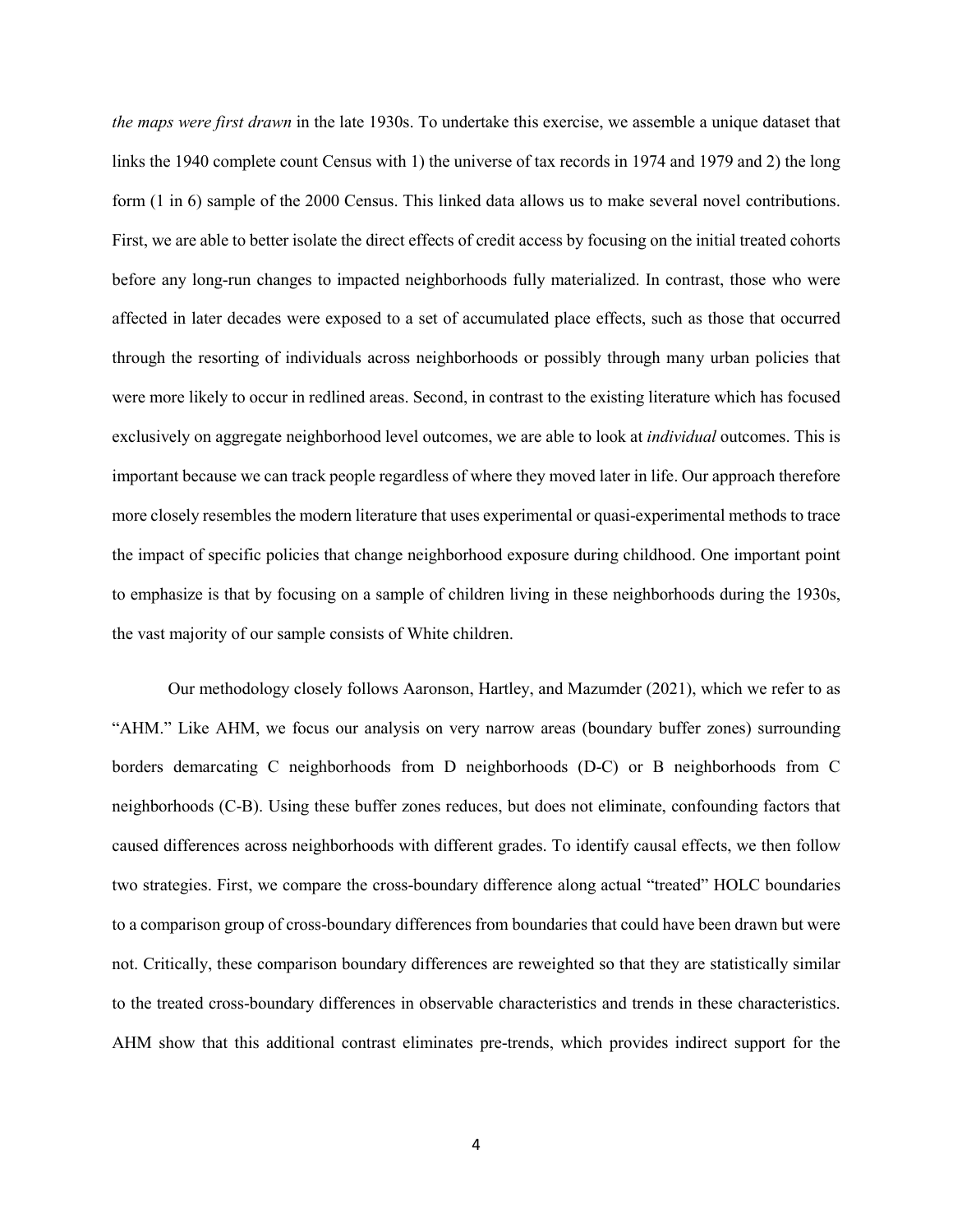validity of the empirical approach. They also show that the difference between the treated and comparison groups emerged only in subsequent decades after the maps were drawn.

Our second approach uses a statistical model to identify the subset of treated boundaries that were least likely to have been chosen by the HOLC. The intuition is that such boundaries may have been more idiosyncratically drawn. For example, they may have been chosen somewhat arbitrarily to close a polygon simply to define a neighborhood on a map. AHM show that there are no pre-existing cross-boundary differences or trends for this subset of boundaries. This approach is also appealing because there is no need to create a comparison group. $2$ 

Using either approach, we find significant effects of being on the lower-graded side of a D-C boundary (what is often referred to as "redlining") or C-B boundary (what we refer to as "yellowlining") on the educational attainment and adult income of children living in these neighborhoods in 1940. Specifically, we find that living on the lower-graded side leads to a decrease in years of education of about 0.2 years regardless of the border type (D-C or C-B). For annual adjusted gross income, we find large negative effects that are statistically significant but range in magnitude from \$1,500 to \$6,000 (in 2000\$), depending on the border type and the estimation strategy used. Averaging across our estimates, we find that growing up on the lower-graded side of a boundary lowers annual real wage and salary income by 2.9 percent and annual real adjusted gross income by 4.3 percent relative to the mean levels in these areas.

The effects on income appear to be especially large along C-B boundaries. AHM similarly found larger and more persistent effects along these boundaries for some neighborhood-level outcomes such as house values. The negative effects on income appear to be especially strong for individuals with capital income (e.g. financial or real estate investments) who complete a schedule D form and are somewhat larger for children whose parents were homeowners in 1940. However, we generally did not find meaningful

<span id="page-5-0"></span><sup>2</sup> Aaronson, Hartley, and Mazumder (2021), Anders (2021), and Hynsjö and Perdoni (2022) also use an identification strategy based on the population cutoff of 40,000 that determined which cities were redlined. We did not pursue that strategy here.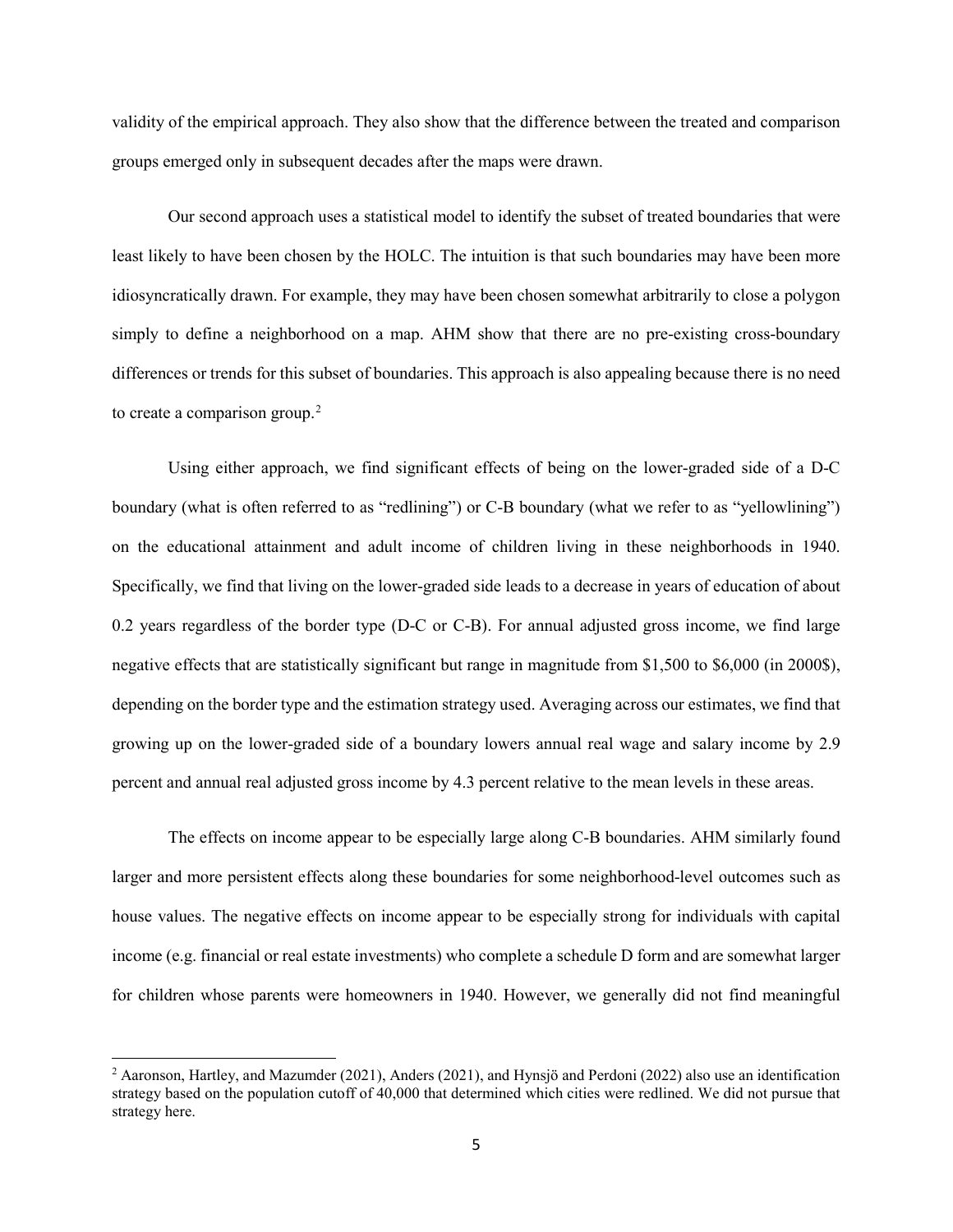income differences when we stratified the sample by several other characteristics available in the 1940 Census, including race and gender. That said, our sample of Black families is relatively small, as the vast majority of children who grew up in urban neighborhoods at the time were White.

We also take advantage of the geographic location of our sample of 1940 children at the time they filed their taxes in the 1970s to measure the socioeconomic characteristics of their neighbors in adulthood. Specifically, we construct an index based on six community characteristics that include measures of education, family structure, labor markets, and poverty. We find that children living on the lower-graded side of a D-C or C-B boundary in 1940, on average, live in a neighborhood over three decades later that is 0.02 to 0.04 standard deviation lower on this index. Much of this effect is driven by the educational attainment levels in these neighborhoods, although the poverty rate and the rate of single headed households also plays a role in some of our estimates. We also directly examined the likelihood of migration and find economically small negative effects on geographic mobility; indeed, nearly our entire sample left their childhood neighborhood by the 1970s.

An important issue is how to interpret our findings considering the paucity of historical information on the use of the maps. As noted earlier, private banks and the FHA drew their own color-coded maps that may have been influenced by the HOLC maps, which were supposed to have been confidential and limited in distribution. Fishback et al (2021) point out that the FHA's discriminatory practices predated the HOLC maps and that the FHA continually updated their maps (which largely no longer exist) over time suggesting that the influence of the HOLC maps may have been minimal. They also find little change in FHA loan insurance provision in three cities during the period in which the HOLC maps were made available to them. We discuss this issue in greater detail in the next section. If these other maps had causal effects, then our estimates may be picking up some combination of the direct effects of the HOLC maps, along with any overlap from other private or public maps that shared common neighborhood grades and borders with the HOLC maps. In that case, our estimates should be interpreted as a proxy for the overall effect of the general practice of redlining/yellowlining that arose largely through federal housing policies. On the other hand,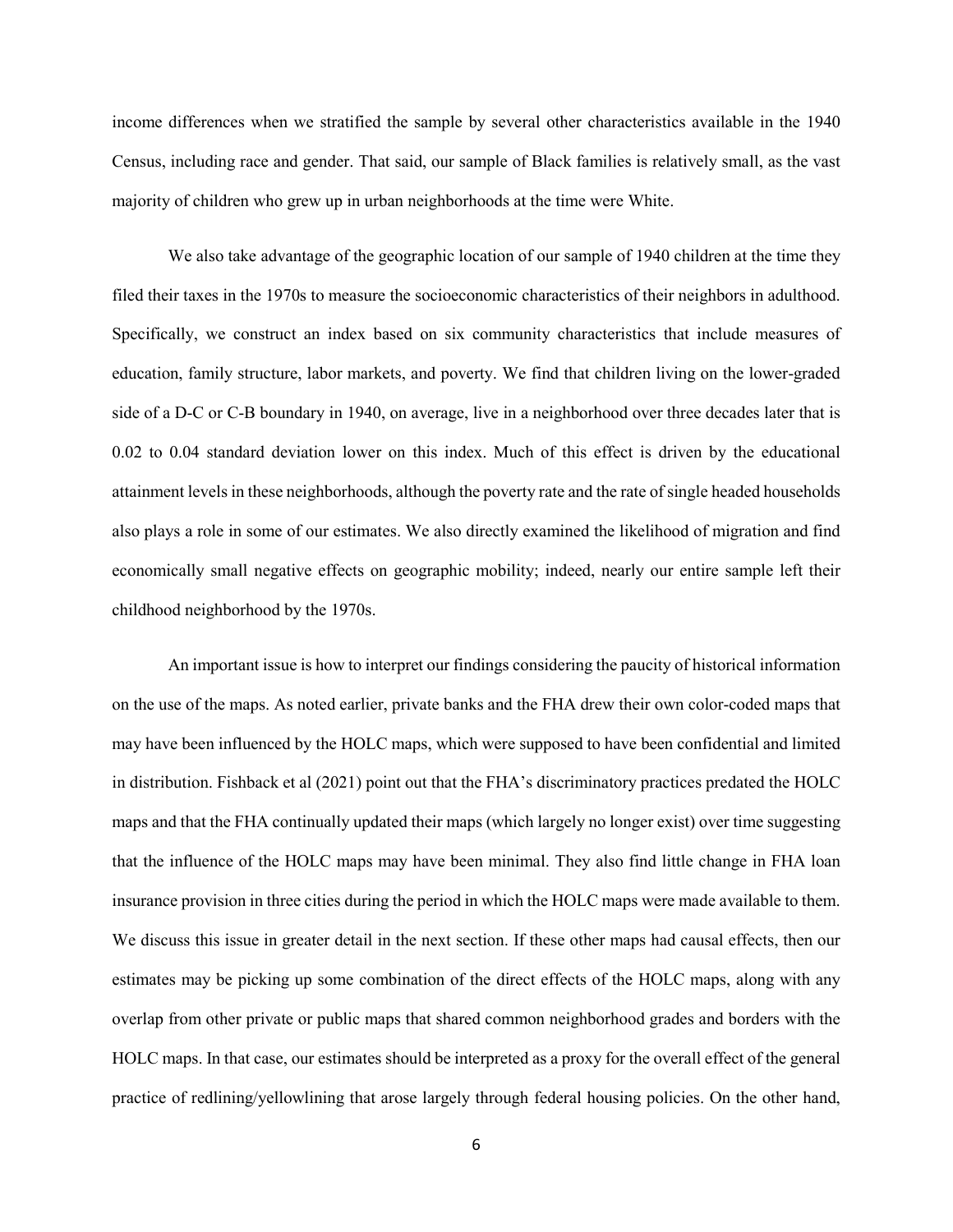this also implies that our estimates may actually be *understating* the full effects of discriminatory housing practices as measurement error could be introduced if some of the HOLC neighborhood grades or borders differed from those drawn in other, perhaps practically more impactful, maps from the FHA or private lenders.

#### **2. Historical Background**

l

This section provides a brief historical background on the Home Owners Loan Corporation (HOLC) maps. [3](#page-7-0) The HOLC was created under the auspices of the Federal Home Loan Banking Board (FHLBB) in 1933 in order to help stabilize housing markets reeling from the Great Depression. Their specific early responsibility was to refinance troubled mortgages, and, by 1935, roughly 1 million had been modified. Previous studies have shown that the HOLC was not discriminatory in their own lending practices (Hillier, 2003, Fishback et al, 2021).[4](#page-7-1)

Largely after this program was complete, the HOLC was tasked by the FHLBB to create a new appraisal system to help secure the future health of housing markets. As part of this effort, the HOLC drew color-coded residential "security' maps for 239 cities between 1935 and 1940, with grades assigned to neighborhoods between A and D based on their perceived level of riskiness. Neighborhoods that were considered the least risky were given an A grade and colored in green. The next three grades, B, C, and D were colored in blue, yellow and red, respectively. The HOLC used a large set of housing and economic measures that seem germane to categorize aggregate creditworthiness. But they also incorporated demographic information such as the racial, ethnic, and immigrant composition of neighborhoods. Woods (2012) argues that in addition to creating the maps, the HOLC played an important role in systemizing, nationalizing, and coordinating discriminatory practices through its new appraisal system. For example, regulatory policies required banks to create their own versions of the HOLC maps.

<span id="page-7-0"></span><sup>&</sup>lt;sup>3</sup> A more complete description is in Aaronson, Hartley, and Mazumder (2021) and sources cited therein.

<span id="page-7-1"></span><sup>4</sup> To be clear, our current and previous analysis is not informed in any way by the loans directly financed by the HOLC through 1935 but rather is exclusively focused on the impact of the City Map program.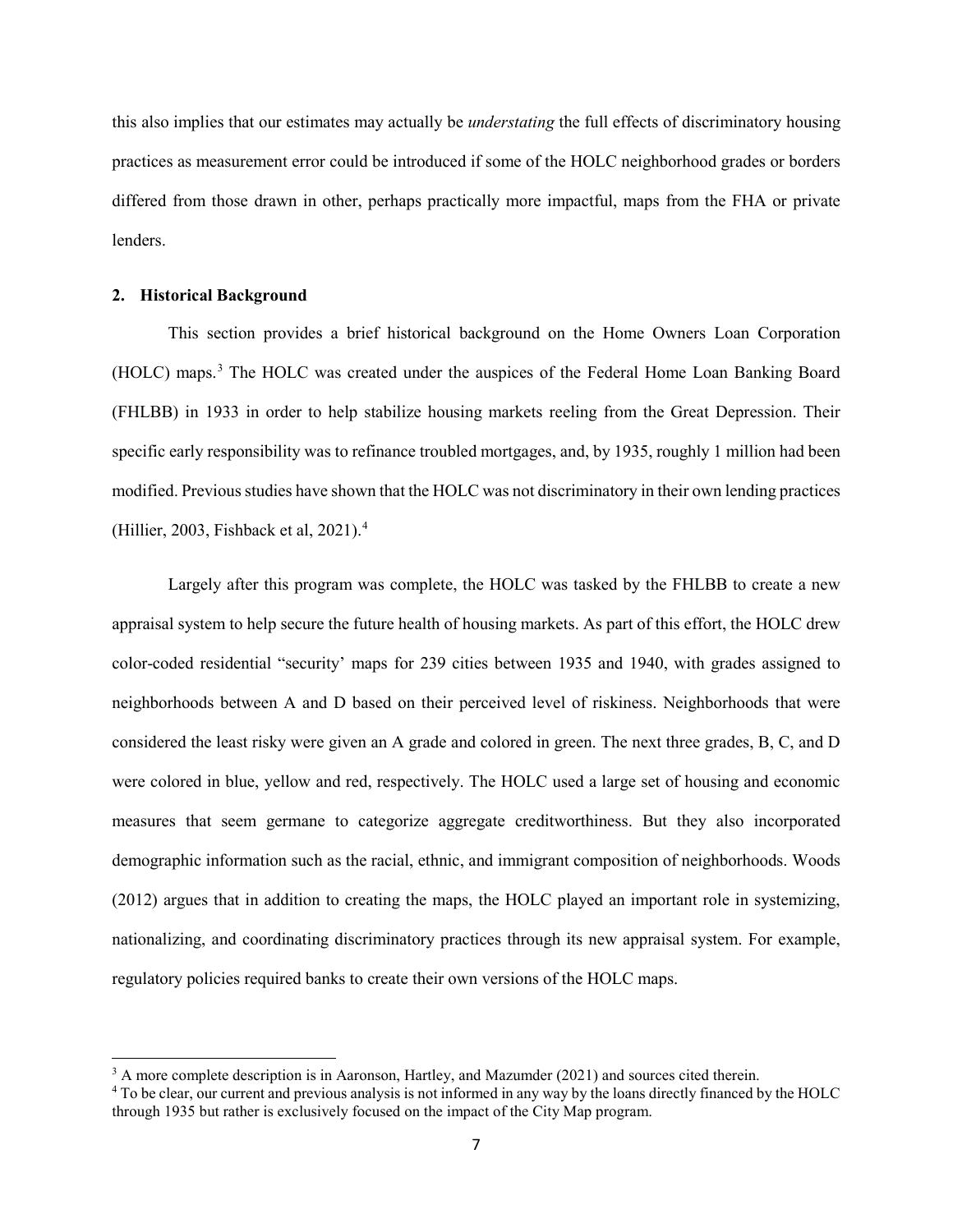There is an ongoing debate among researchers about the extent to which the maps may have impacted access to credit either by influencing private lenders directly, or by affecting mortgage insurance provision decisions undertaken by the Federal Housing Administration (FHA). For example, Greer (2012) suggests that thousands of local real estate professionals were involved in the creation of the initial maps and that hundreds of officials at lending institutions in large cities may have been shown copies of the maps between 1938 and 1940 in the process of being interviewed by the HOLC.<sup>[5](#page-8-0)</sup> AHM highlight one notable example where 8 of the 14 individuals who reviewed the maps for Cleveland were from local lending institutions or appraisers.[6](#page-8-1) In addition, although, the HOLC maps were supposed to be held confidential and to not be shared outside the agency, this policy was not strictly adhered to and there are a few examples of breaches of confidentiality that have recently been discovered.<sup>[7](#page-8-2)</sup>

Potentially more important, the maps could have been shared with the Federal Housing Administration (FHA), a separate Federal agency which drew their own neighborhood maps in order to decide whether to insure mortgages.<sup>[8](#page-8-3)</sup> Michney (2021) highlights that the HOLC maps were an important input into the FHA's maps (p.19): "Crucially, the new evidence cited here almost certainly confirms Jackson's original contention that HOLC's maps factored into the FHA's own mapmaking process and quite plausibly that agency's racially-informed denial of access to its mortgage guarantees." Light (2020) also documents evidence that the HOLC maps impacted FHA mapmaking and policies and that the two

<span id="page-8-0"></span> $<sup>5</sup>$  Also see Jackson (1980).</sup>

<span id="page-8-1"></span><sup>6</sup> See [https://library.osu.edu/documents/redlining-maps-ohio/area-descriptions/CuyahogaCounty\\_Explanation\\_and\\_A1-A31\\_Area\\_Description.pdf.](https://library.osu.edu/documents/redlining-maps-ohio/area-descriptions/CuyahogaCounty_Explanation_and_A1-A31_Area_Description.pdf) On page 2 the document notes: "This map and the area descriptions have been prepared in collaboration with, and carefully checked by, competent local real estate brokers, appraisers, and mortgage lenders.". On page 4, it states: "The following men reviewed the entire map, materially aiding the completed work with their constructive suggestions and criticisms:" and then lists individuals including an Assistant Vice President in the loan department of the Cleveland Trust, a former President of the Real Estate Board, the President of the Ohio Savings and Loan, the President of the Cleveland chapter of the Society of Residential Appraisers, the Secretary of the Cuyahoga County Savings and Loan League, the President of the Lorain Street Bank, a manager in the mortgage loan department of National City Bank, a property sales manager for Cleveland Trust and several appraisers and city officials. This just happens to be one city for which we found such a list and it would be useful for future researchers to look for similar lists of the reviewers of the HOLC maps for other cities.

<span id="page-8-2"></span><sup>7</sup> Michney (2021) describes several examples of the HOLC maps being shared with private actors as well as with local and regional managers (p. 15-16), although he concludes that the maps were largely kept confidential from private actors.<br><sup>8</sup> See Light (2010), Woods (2012), Hillier (2013), Michney (2021) and Fishback et al (2021).

<span id="page-8-3"></span>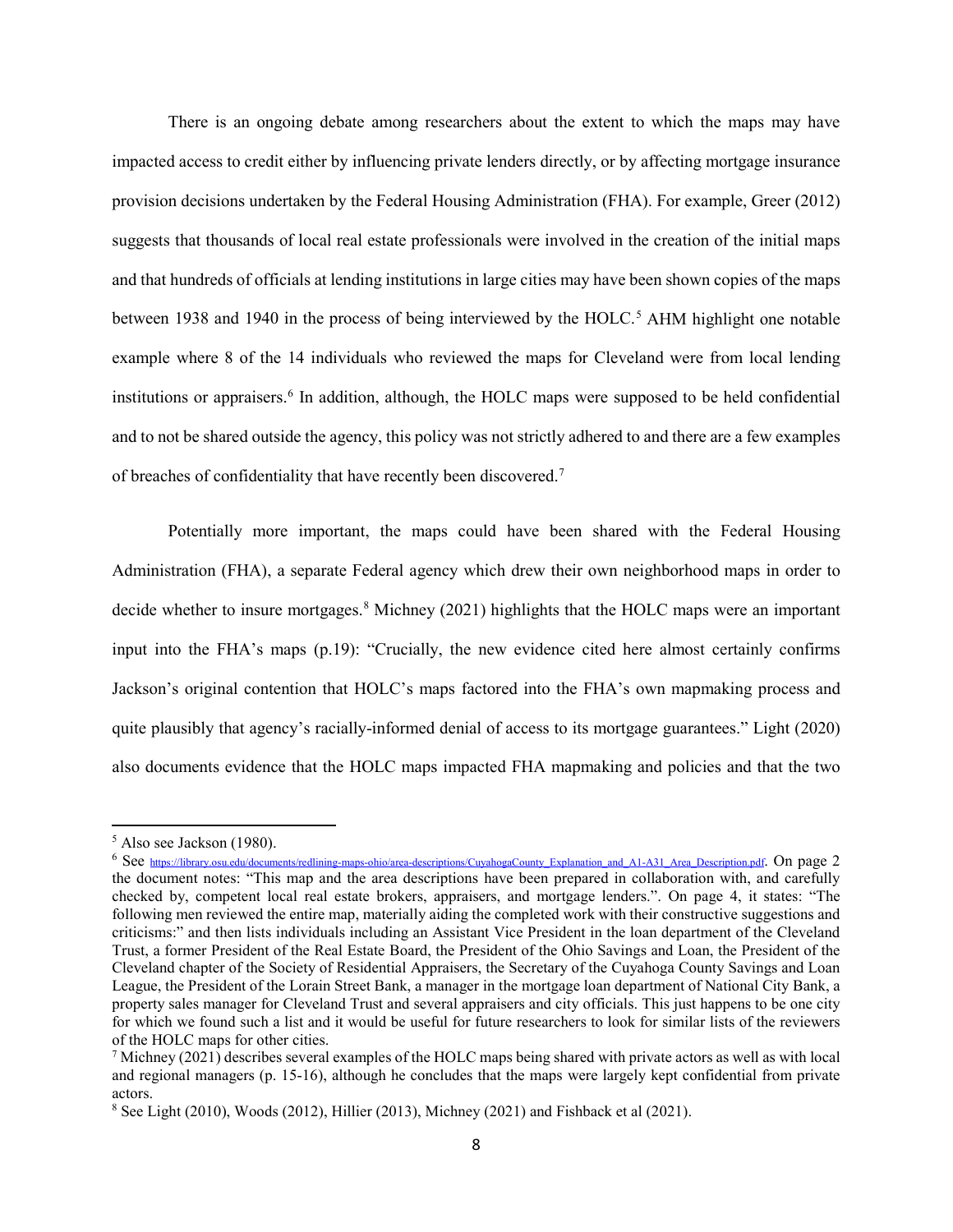agencies were closely connected.<sup>[9](#page-9-0)</sup> Fishback et al (2021) point out that the HOLC maps could have been shared with the FHA as early as 1937 (p. 5).<sup>[10](#page-9-1)</sup> They also note that, by 1942, the HOLC maps would have been less useful since the FHA were able to obtain block-level data from the 1940 Census. Even then, that leaves up to a five-year window in which the FHA could have incorporated the HOLC maps into their own.

Recent archival work by Fishback et al (2021) makes an important contribution in advancing the literature on FHA loan insurance activity by collecting and analyzing new data for three cities -- Baltimore, Peoria, and Greensboro -- over the period from 1935 to 1940. They show that the FHA was already practicing redlining policies as early as 1935 -- i.e. before the HOLC maps were drawn. Moreover, they find little change in loan insurance activity in these three cities through the late 1930s in response to the release of HOLC maps. However, their annual time series cannot rule out a timeline in which the FHA's loan insurance was potentially influenced by the HOLC maps to a modest degree.<sup>[11](#page-9-2)</sup> Future large scale quantitative work collecting data covering FHA activity in many more cities may be needed to resolve this issue more definitively.

Regardless, our approach of focusing on the causal effects of the HOLC maps on children growing up in affected neighborhoods can be viewed as a proxy for the effects of federal housing policies that arose through some combination of the direct effect of the HOLC maps themselves on private lending decisions,

 $\overline{\phantom{a}}$ 

<span id="page-9-0"></span><sup>9</sup> Light (2020) writes in Footnote 85: "Ample evidence indicates the two agencies exchanged ideas. Coming together at one-time meetings such as the National Appraisal Forum, they maintained more regular communications thanks to the U.S. Central Housing Committee, which included representatives from both agencies on its Joint Committee on Appraisal and Mortgage Analysis. FHA records indicate the agency kept the HOLC security maps on file in connection with the construction of its Economic Data System (one of Hoyt's other projects) and comments from Federal Home Loan Bank Board general counsel Horace Russell on how the FHA "was fortunate in being able to avail itself of much of the training and experience in appraisal and the development of appraisal data by Home Owners Loan Corporation" underscores the two agencies'close ties." Furthermore, a 1938 FHA underwriting manual used examples that were

<span id="page-9-1"></span>taken directly from the HOLC (Woods, 2012).<br><sup>10</sup> They write: "a 1942 document states that the HOLC shared copies of the entire set of maps with the FHA upon<br>completion" (p. 10) and that this sharing could have taken place

<span id="page-9-2"></span><sup>&</sup>lt;sup>11</sup> The time series plot of FHA loan activity from 1935 to 1940 in Fishback et al  $(2021)$  (figure 4) shows that the level of mortgage loan insurance in HOLC D-graded areas was very small between 1935 and 1937 but becomes virtually non-existent after 1937. Thus, it is precisely after 1937, when the HOLC maps may have been shared with the FHA, that their lending activities appear to be most consistent with redlining. The maps available at the University of Richmond's Digital Scholarship lab, which may have been the final maps, are dated as follows: Baltimore, May 1, 1937; Greensboro, June 2, 1937, and Peoria, October 28, 1938.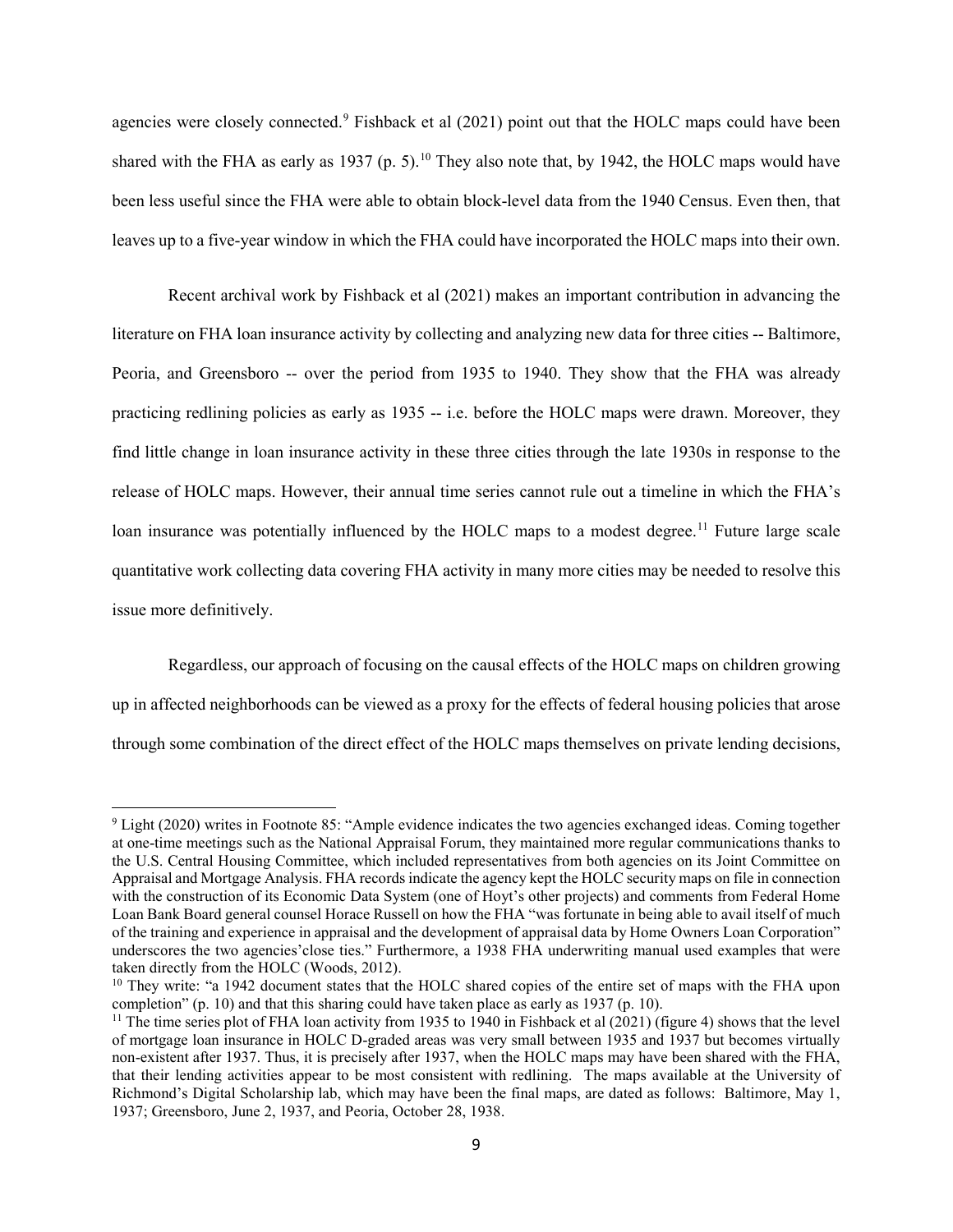and their indirect effects through FHA activity and maps drawn by individual private lenders. If it was the case that the HOLC maps truly had no direct effects on private lending and only affected neighborhoods through their partial influence on the FHA, then our estimates are likely an *underestimate* of the full effects of federal housing policies more broadly. For example, if the original maps created by the FHA that were used for their loan insurance decisions still existed and were available to researchers, then we could use a similar methodology to estimate the effects of the FHA policies.<sup>[12](#page-10-0)</sup> In that case, relative to directly estimated effects of the FHA maps, our estimates based on using the HOLC maps as a proxy should produce attenuated estimates of the effects of the FHA maps due to the measurement error that would arise from using borders and security grades that did not always line up across the two maps.<sup>[13](#page-10-1)</sup>

#### **3. Data and Methodology**

#### *HOLC Maps*

 $\overline{\phantom{a}}$ 

Our analysis uses the geocoded renderings of the original HOLC maps for the 149 cities used in AHM. The maps were made available by the University of Richmond Digital Scholarship Lab.<sup>[14](#page-10-2)</sup> Residential neighborhoods in each city received a grade of A, B, C, or D and in some cases adjacent neighborhoods receive different grades, thereby creating boundaries or borders between differently-graded neighborhoods. [15](#page-10-3) Our analysis will utilize these boundaries using two statistical approaches that we describe

<span id="page-10-0"></span><sup>&</sup>lt;sup>12</sup> Fishback et al (2021) cite Greer (2014) and Sagalyn (1980) who suggest that the FHA maps were destroyed as the result of a lawsuit in 1969. We are aware of only two FHA maps that still exist, one for Chicago and for Washington D.C. However, there is no HOLC map for Washington D.C. Aaronson, Hartley and Mazumder (2021) report that 82 percent of Chicago has the same grade on both the HOLC and FHA maps when neighborhoods are weighed by population, including 86 percent overlap for D-graded areas. See Xu (2021) for a more detailed comparison of the grading differences between the two maps.

<span id="page-10-1"></span><sup>&</sup>lt;sup>13</sup> Consistent with this possibility of attenuation due to measurement error, Xu (2021) finds meaningful discrepancies in the grading of neighborhoods in Chicago between the two agencies and estimates larger effects of the FHA maps than the HOLC maps on outcomes such as median home values. For example, Xu writes "14.4% of the FHA-graded D tracts were graded C by HOLC, whereas 26.3% of the FHA grade C tracts were graded D by HOLC". We should note, however, that the coarseness of the Chicago map makes the comparison of FHA and HOLC maps in Xu (2021) interesting but not necessarily representative of what would be found in other cities throughout the country. AHM find that the effects of redlining and yellowlining were fairly small in Chicago compared to other cities (see their Appendix Table A9).

<span id="page-10-2"></span><sup>&</sup>lt;sup>14</sup> See Aaronson, Hartley, and Mazumder (2021) for more details on these cities. The geocoded maps were obtained at http://dsl.richmond.edu/panorama/redlining/

<span id="page-10-3"></span><sup>&</sup>lt;sup>15</sup> We use the terms boundaries and borders interchangeably.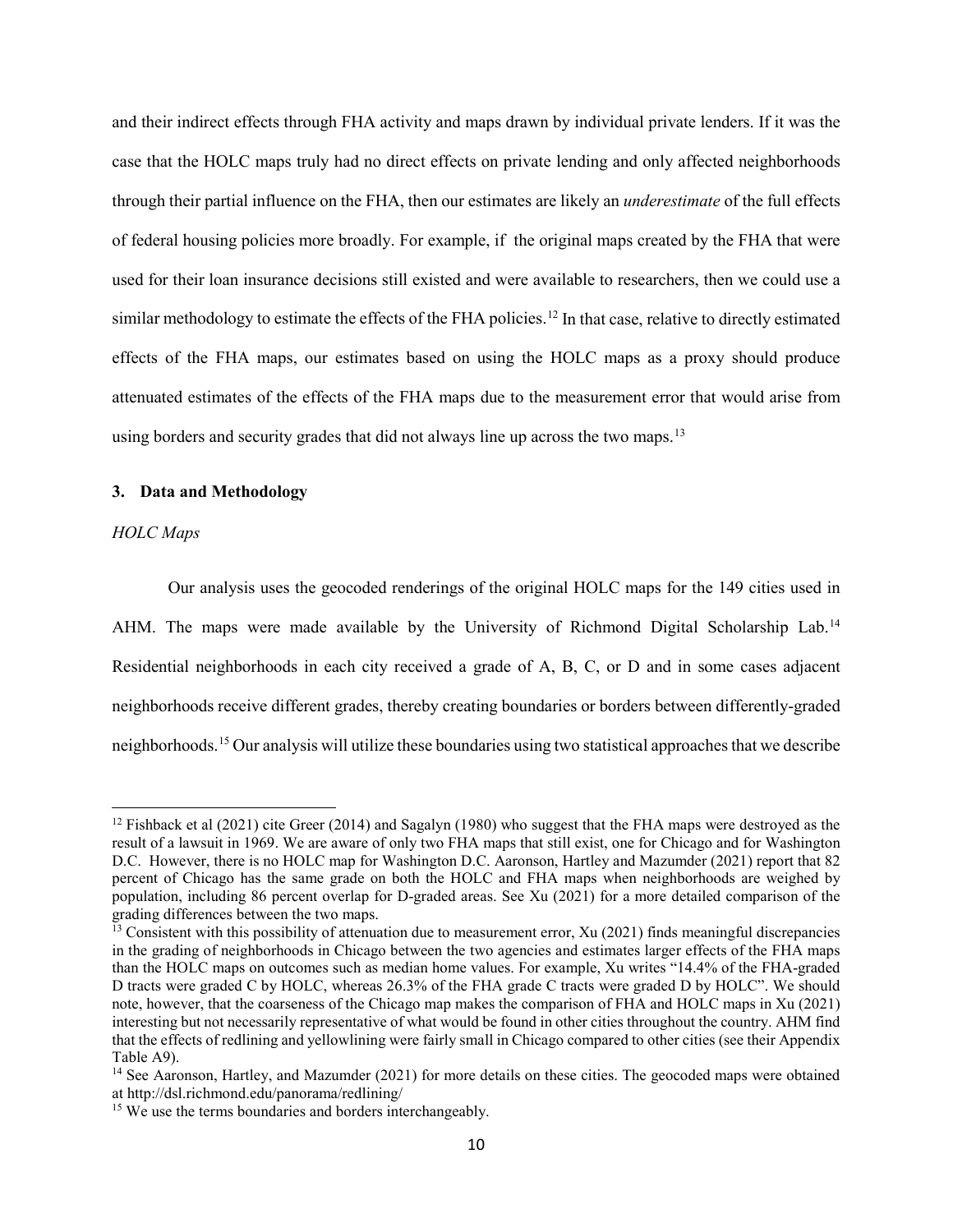below. Specifically, we create an ID for each straight-line segment of an HOLC boundary that is at least a quarter mile long. We focus only on boundaries demarcating either a D neighborhood from a C neighborhood ("D-C") or a C neighborhood from a B neighborhood ("C-B").<sup>[16](#page-11-0)</sup> We then create "boundary buffer zones" or "buffers" for short, which are rectangles that extend a quarter of a mile on each side of a boundary. Each boundary has two buffers – the lower-graded side (LGS) and higher-graded side (HGS).

#### *Census Linked Data:*

 $\overline{\phantom{a}}$ 

Our sample of children aged 16 and under come from the restricted version of the 1940 full-count Decennial Census (Minnesota Population Center and Ancestry.com 2013). We use the U.S. Census Bureau's Protected Identification Key (PIK) as a unique ID to match the 1940 Census children to the IRS Form 1040 tax returns from 1974 and 1979 and the 2000 Decennial Census long-form. The PIKs for the 1940 sample were created by matching the 1940 Census data to the SSA Numident file, a database of individuals who have ever applied for a Social Security Number (SSN). The match is largely based on demographics and geography. [17](#page-11-1)

Of the 8.48 million children under age 16 who lived in an HOLC city, approximately 5.65 million of them were assigned PIKs, for a match rate of 67 percent. Individuals who failed to match to the Numident either had missing, inaccurate, or non-unique linkage keys or were old enough that they never applied for an SSN and so were not captured in the Numident database. While this latter issue presents significant challenges for matching older individuals, it has much less of an impact on our sample of children in 1940.

<span id="page-11-0"></span><sup>&</sup>lt;sup>16</sup> A-graded neighborhoods represent the smallest share of neighborhoods in the maps and neighborhoods tend to border neighborhoods with either the same grade or one grade lower or higher. For these reasons the C-D and D-C boundaries are the most prevalent.

<span id="page-11-1"></span><sup>17</sup> PIKs are similar to SSNs but anonymized. Massey, Genadek, Alexander, Gardner, and O'Hara (2018) describe the system that was developed for matching the 1940 Census. For children living with their parents in 1940, the matching algorithm uses both the child's and parents' names, since Numident records contain both individual, mother, and father names. This is especially helpful for women who, at this time, commonly changed their last names at marriage. The father's name on the Numident record is the equivalent of the woman's birth surname and will often match to the woman's 1940 last name when she was a child. Other matching data fields include age on April 1, 1940, state or country of birth, sex, and state of residence in 1940 and 1935 which is known on the 1940 Census and can be partially inferred on the Numident based on the first 3 digits of the SSN.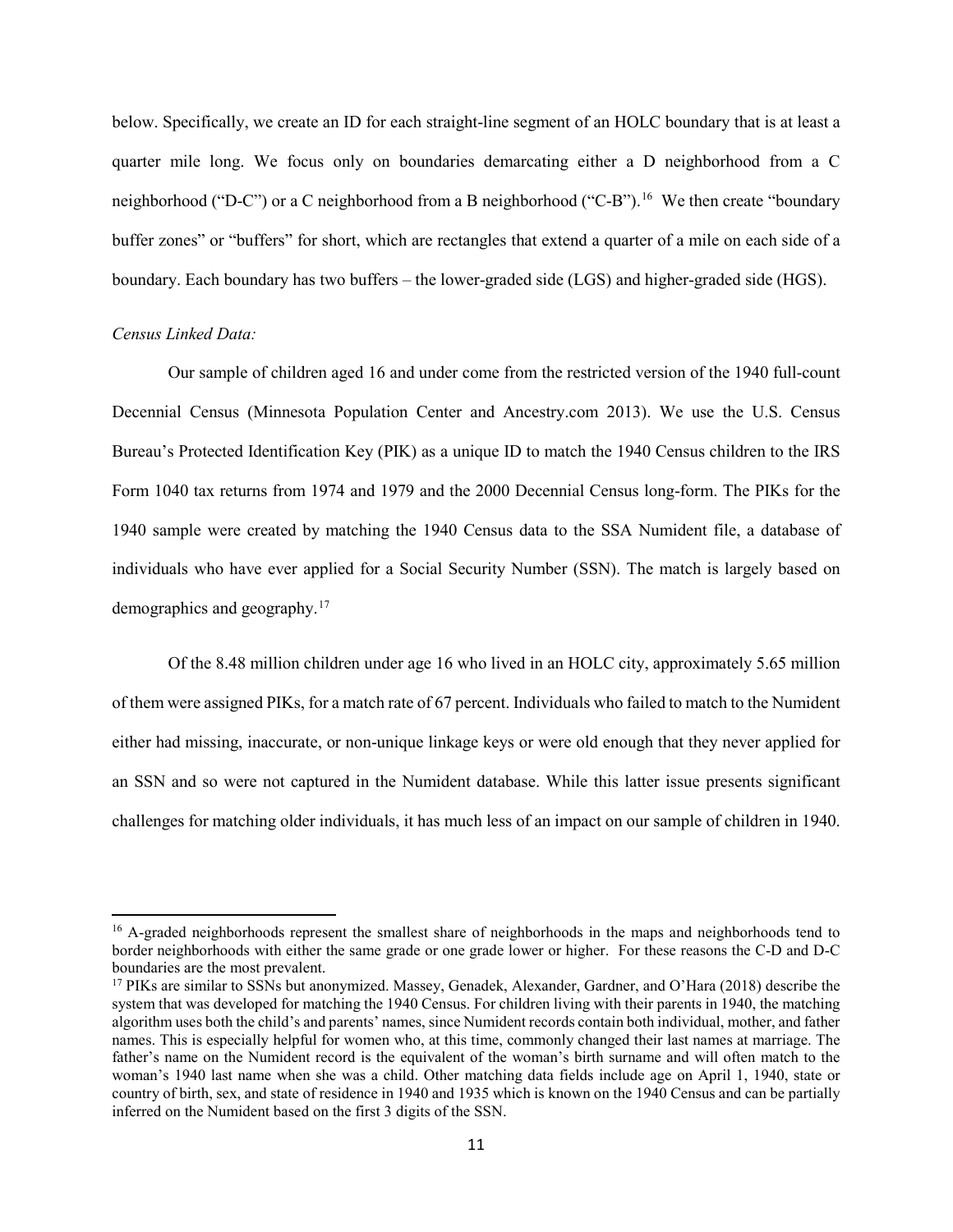A similar PIK assignment process was used for the 2000 Census, enabling its linkage to the 1940 Census (see Wagner and Lane (2014) for details). For this analysis, we focus on educational attainment, <sup>[18](#page-12-0)</sup> namely total years of completed schooling as well as indicators for having completed high school or more, attended college or more, and having completed college or more.<sup>[19](#page-12-1)</sup> This sample has a few drawbacks. First, it is relatively small. Not every 1940 child lived to 2000 and, of those who did, not all of them received the long form. Therefore, we are only able to match approximately 600,000 children, or 11 percent of those with PIKs. Second, those children who do match are relatively old by 2000 and past their prime working years, making it difficult to interpret socioeconomic outcomes such as labor market income and occupation measured so late in life. Third, the sample may be somewhat positively selected since individuals would have to have survived to the year 2000 and there is a well-known education gradient in mortality (e.g. Cutler, Lleras-Muney and Vogl 2011).

Therefore, to vastly increase our sample of children matched to adult outcomes, and to expand those outcomes to include income during the prime working years, we match the 1940 children to IRS 1040 income tax returns from 1974 and 1979. These files originally contained SSNs for both the main and secondary filers which enable a simple look-up in the SSA Numident file to obtain a unique PIK for both single taxpayers and members of married couples. Individuals from 1940 will not match to these data if they die before 1974 or if they did not file a tax return in either of these years. Our matched sample includes 4.63 million individuals, or 82 percent of those who were assigned PIKs. From these data we obtain information about adjusted gross income, wage and salary income, flags for having filed a Schedule C, D or SE, and place of residence.

 $\overline{a}$ 

<span id="page-12-0"></span><sup>&</sup>lt;sup>18</sup> The long form was mailed to one out of six people in the U.S. in 2000.

<span id="page-12-1"></span><sup>&</sup>lt;sup>19</sup> In earlier analyses, we also examined effects on home ownership, house values, disability status, and income reported in the 2000 Census (before we had access to the tax data). Given everyone in our sample was born before the 1940 Census, the 2000 Census outcomes are measured late in life, making them less useful as indicators of socioeconomic success. For example, the majority of our sample are retirees and the vast majority are homeowners by 2000.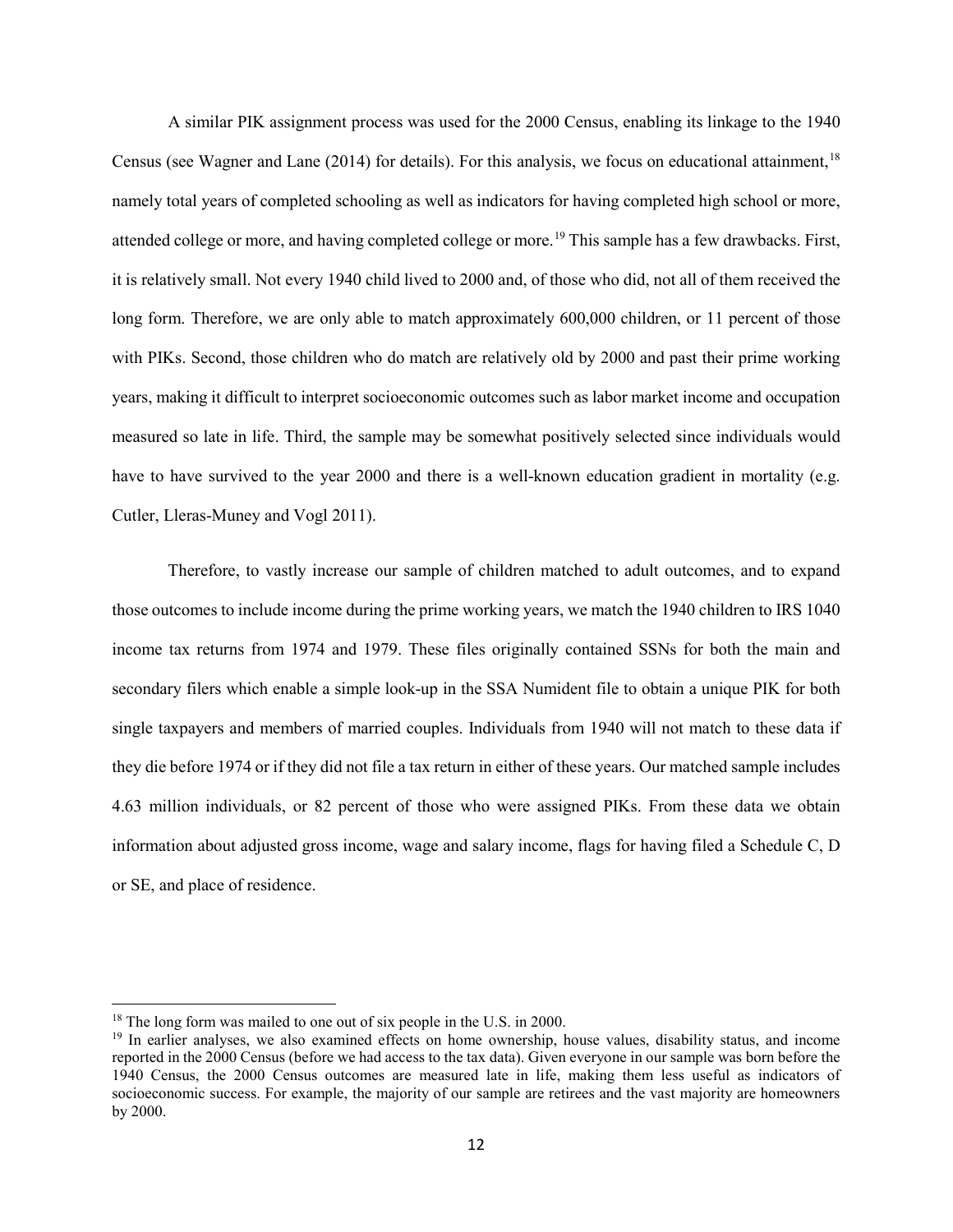In order to reduce yearly variability, we use the mean of inflation adjusted (in 2000\$) income from 1974 and 1979 when both years of income are available. [20](#page-13-0) We keep individuals in the sample if one year of income is missing and ignore the missing year. We also create an indicator variable for being in the tax return data in 1974/79 conditional on being PIKed in the 1940 Census to check that our sample is representative.<sup>[21](#page-13-1)</sup>

Our migration and neighborhood characteristic outcomes are computed from the latitude and longitude of the address of the tax filer and the 1940 Census household.<sup>[22](#page-13-2)</sup> In particular, 1940 Census and 1974 and 1979 IRS residences are mapped to a 1970 Census tract, with the sample restricted to those we can place in a 1970 Census tract. This restriction turns out not to matter for the 1940 sample, as nearly all of our HOLC cities had a large enough population that they were tracted by 1970. However, by 1974 and 1979, about 15 percent of people had moved to places that were not tracted by 1970, which reduces our sample size relative to the sample used to analyze income outcomes. We consider six Census tract-level neighborhood measures: the college graduation rate, the high school graduation rate, the employment to population ratio, the unemployment rate, the poverty rate, and the share of households with a single head. We also construct a composite neighborhood characteristic index that is aligned so that a higher value indicates a worse outcome by taking the z-score of each variable, adding the first three z-scores, subtracting the last three z-scores, and dividing by  $6^{23}$  $6^{23}$  $6^{23}$ 

Table 1 provides summary statistics for our outcomes of interest in both the tax data (Panel A) and the 2000 Census (Panel B) for the different subsamples that we will use in our estimation, which we turn to next.

<span id="page-13-0"></span> $^{20}$  The inflation adjustment is the Consumer Price Index for all urban consumers (CPI-U). We keep any zeroes that are reported for wage and salary income and any zeroes or negative values reported for adjusted gross income.

<span id="page-13-1"></span> $^{21}$ As we show later, we find that there is a very slightly lower probability of being in the tax data for children who grew up on the D-side of a D-C boundary.

<span id="page-13-2"></span><sup>&</sup>lt;sup>22</sup> Geolocation of addresses in both datasets was done in the recent past (since 2015) and may be more likely to fail for street names that have changed.

<span id="page-13-3"></span><sup>&</sup>lt;sup>23</sup> We subtract the last three *z*-scores because for those measures a higher value is generally viewed as an adverse outcome.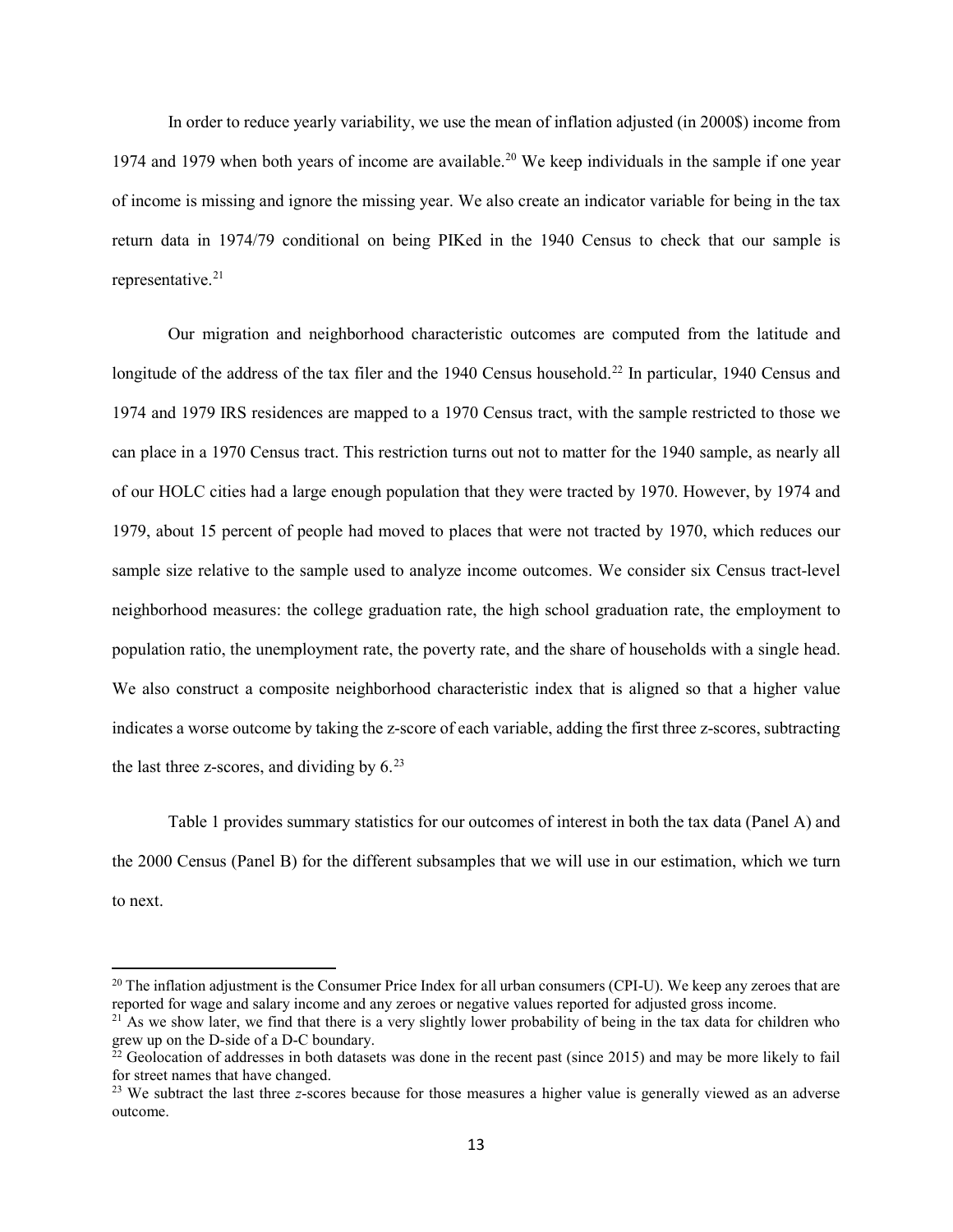#### *Identification Strategy*

It is well established in the historical record that the HOLC defined neighborhoods based on the observable characteristics of areas and trends in these characteristics over time. Therefore, a simple comparison of the outcomes of children growing up in neighborhoods with different HOLC grades might reflect these pre-existing characteristics and trends rather than capture the causal effects of the neighborhood. Therefore, a major challenge to any analysis of the maps is developing an identification strategy that can yield plausible causal estimates.

Our empirical approach follows two of the estimation strategies used in AHM and Aaronson, Faber, Hartley, Mazumder, and Sharkey (2021). Both strategies start with the sample of 1940 Census children living in one of the 149 cities for which we have maps. We further restrict the sample to children who lived in the buffer zones (within  $\frac{1}{4}$  mile) on the two sides of the D-C and C-B boundaries. Narrowing the sample to just those living within a few city blocks of a boundary, reduces, but doesn't eliminate, the stark differences in the housing and other characteristics of families by neighborhood grade. For example, these families would have shared many amenities (e.g. transportation, labor markets) in common despite living in different neighborhoods. At the same time, we know from the historical record and from statistical analysis in AHM that these neighborhood characteristics sometimes changed sharply at neighborhood borders, thereby making simple cross-border comparisons fraught with bias.

### *Method 1: Use of comparison boundaries*

Our first strategy uses propensity score methods to create a set of "comparison" boundaries that are weighted to resemble the actual "treated" HOLC boundaries. The intuition behind this approach is that there were likely many "missing" boundaries that the HOLC could have used to separate neighborhoods but did not for practical reasons. For example, buried within a largely homogenous D neighborhood might be a small pocket resembling a C neighborhood based on demographic and housing characteristics. But it may not have made practical sense to classify this smaller area nestled inside a larger neighborhood as a separate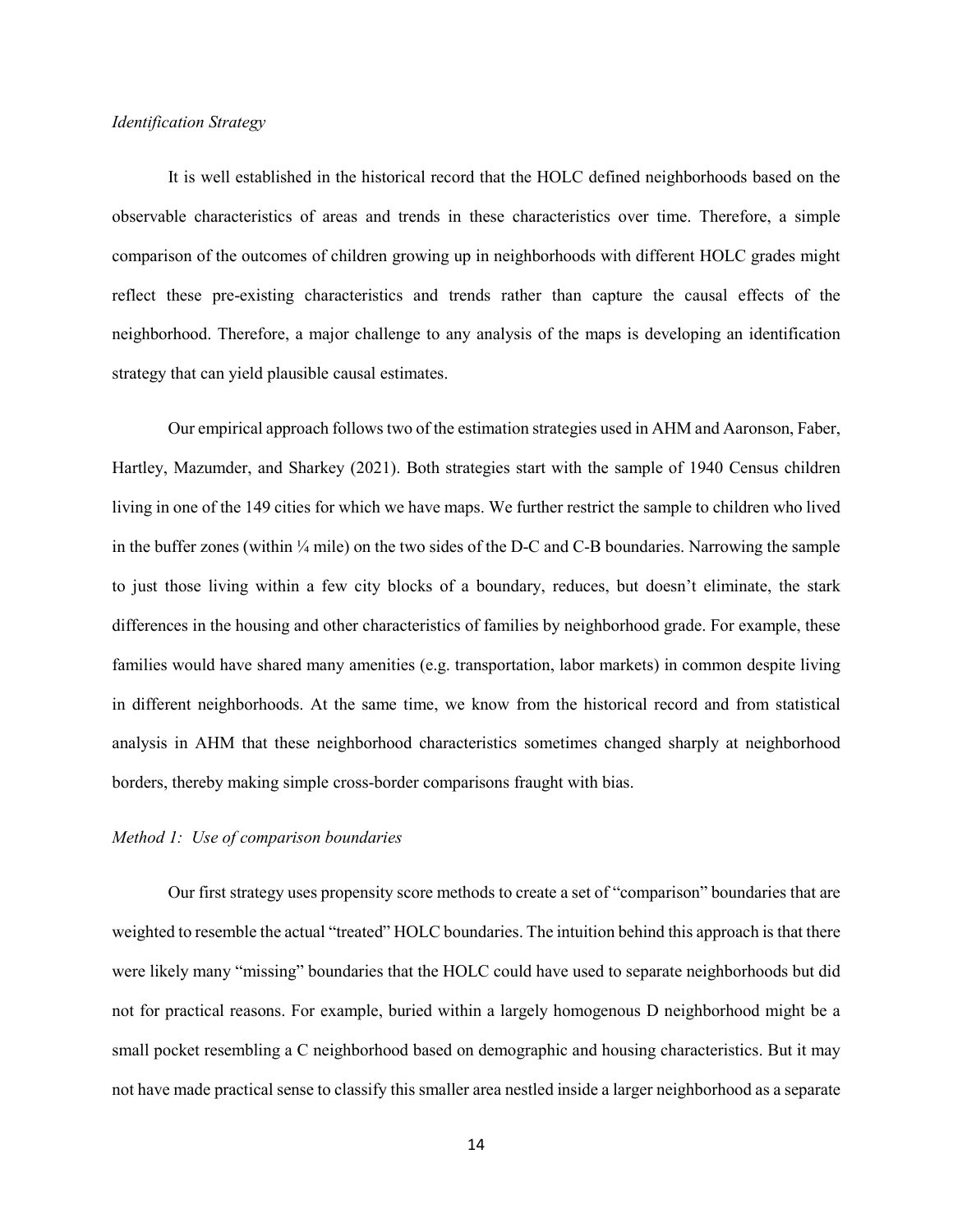neighborhood.[24](#page-15-0) Our strategy uses children who grew up in the buffer zones on the two sides of these potential boundaries as a comparison group. We can then compare the cross-boundary *differences* in the treated sample of children to the cross-boundary *differences* in our comparison boundaries. This differencein-differences strategy allows us to infer the true causal effect of growing up on the lower-graded side of a redlined or yellowlined neighborhood.

To implement this strategy in practice, we overlay a one-half mile by one-half mile grid over each city. We then take all the grid segments that are located within HOLC neighborhoods of the relevant grade. For example, for the estimation of the effects along D-C boundaries, all of the grid segments inside of D areas and C areas are used to construct a comparison sample of boundaries and buffer zones. For each comparison boundary, we randomly assign one side to be the lower-graded side  $(lgs).^{25}$  $(lgs).^{25}$  $(lgs).^{25}$ 

Next, we use the propensity score model below to develop weights that will be used to ensure that, pre-map, comparison group segments are similar to treated boundaries based on observable characteristics:

$$
1\{Treated\}_{b,c} = \alpha_c + \sum_{k=1}^{K} \beta_{1910}^{k} z_{b,c}^{k,1910} + \beta_{1920}^{k} z_{b,c}^{k,1920} + \beta_{1930}^{k} z_{b,c}^{k,1930} + \epsilon_{b,c}.
$$

Each observation is a border segment *b* located in city *c*.  $\alpha_c$  is a city fixed effect and  $z_{b,c}^{k,t} = x_{lgs,b,c}^{k,t}$  $x_{hgs,b,c}^{k,t}$  is the gap between variable *k* on the lower-graded side (*lgs*) versus the higher-graded side (*hgs*). The sample pools treated and comparison borders and  $1{Treated}_{bc}$  is an indicator equal to one if the border is treated. The variables in *k* include: share African American, share foreign born, African American population density, White population density, homeownership rate, log house value, log rent and the share of homeowner households that have a mortgage.

 $\overline{a}$ 

<span id="page-15-0"></span><sup>&</sup>lt;sup>24</sup> See Appendix Figure A4 in AHM for a stylized example of this situation. Figure 2 in AHM shows that this is especially plausible for Chicago where there are many broad swaths of red-shaded neighborhoods that likely contained pockets that resembled yellow graded neighborhoods.

<span id="page-15-1"></span><sup>&</sup>lt;sup>25</sup> We use this approach to make sure that the distribution of boundary differences in our comparison set of borders is representative of the underlying universe of all such boundaries and is not overrepresenting either tail of the distribution. The reweighting of comparison boundaries occurs after the randomization.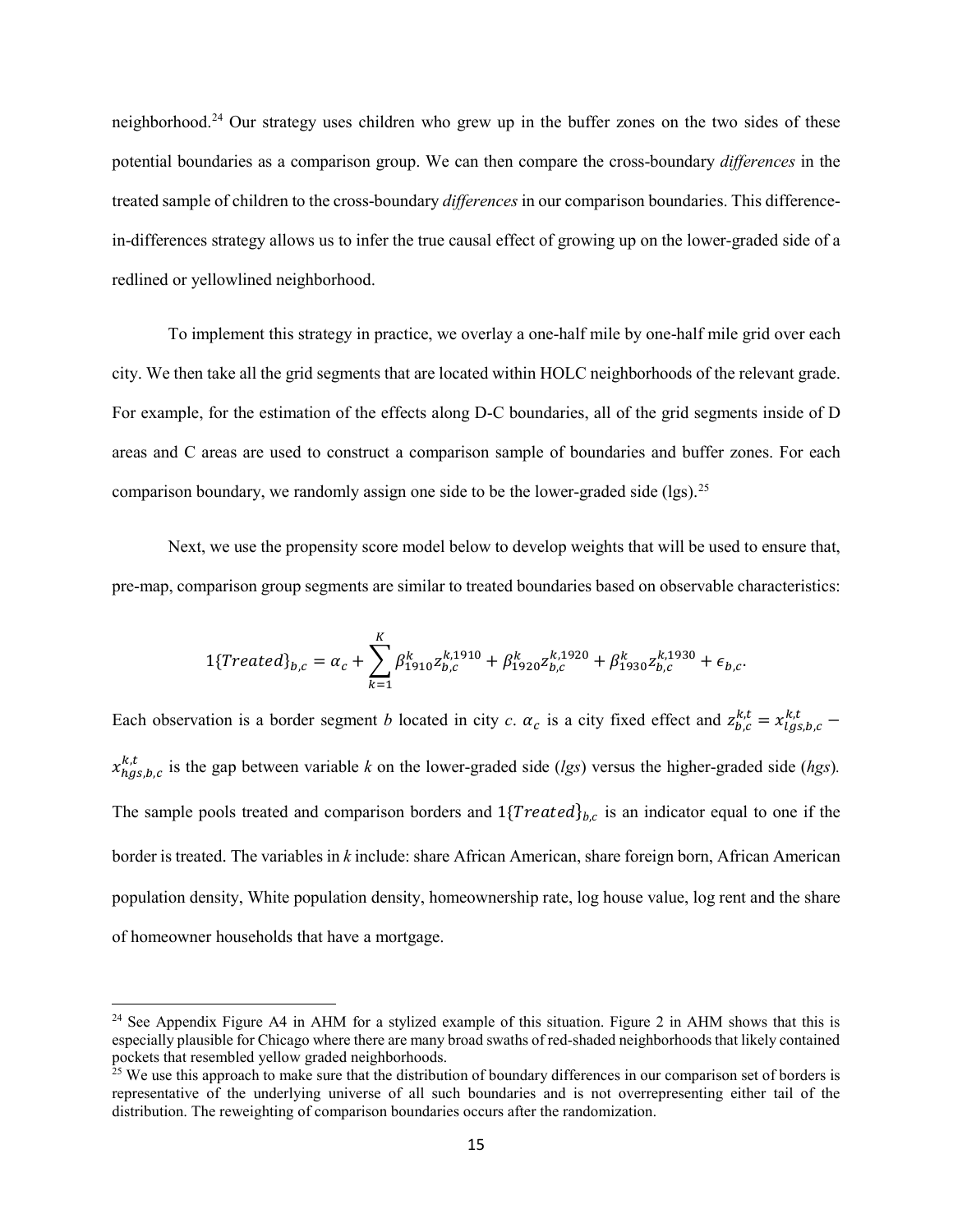We use the results of the propensity score model to create a set of inverse probability weights (IPW) for each individual with the following specification: [26](#page-16-0) 

$$
y_{igbt} = \beta_t 1[lg s] 1[treated] + \beta_{lg s} 1[lg s] + \beta_{treated} 1[treated] + X_{igb1940} + \alpha_b + \epsilon_{igbt}.
$$

In this equation, an observation is a person, *i*, living within ¼ miles of a border segment, *b*, on either the lower- or higher-graded side, *g*, in 1940. The sample pools individuals living in the buffers of the actual treated borders along with those living in the buffers of the comparison borders. The index *t* reflects the fact that the outcomes are measured in either the 1970s (IRS data) or 2000 (Census).  $1[treated]$  is an indicator for a treated border,  $1[lgs]$  is an indicator for the lower-graded side of the border,  $\alpha_b$  is a border segment fixed effect, and  $X_{iab1940}$  is a set of covariates from the 1940 Census which were likely determined prior to the HOLC maps. They include the race of the child, whether the child was a teen birth, family size indicators, and mother and father measures for age, marital status, race, foreign born, citizen, Hispanic, and educational attainment.

AHM find strong evidence that this approach largely eliminates any gaps in the cross-boundary differences between the treatment and comparison groups in the share African American, home ownership rate, house values, and rents in the pre-period before the maps were drawn which provides support for this identification strategy.<sup>[27](#page-16-1)</sup>

 $\overline{\phantom{a}}$ 

<span id="page-16-0"></span><sup>&</sup>lt;sup>26</sup> The weights are as follows: for the comparison boundaries,  $w = pscore/(1-pscore)$  and for the "treated" boundaries,  $w = 1$ . The sample excludes treated borders with a propensity score above that of the maximum comparison border and comparison borders with a propensity score below that of the minimum treated border. Using this procedure essentially "up-weights" comparison boundaries that are most similar to treated boundaries and "downweights" those that are least similar. As a result, the reweighted comparison borders look more similar to the actual HOLC borders than the unweighted comparison borders do. AHM also show that there is a sizable amount of overlap in the distributions of the propensity scores for the two groups (see their Appendix Figure A6, Panels A and B

<span id="page-16-1"></span><sup>&</sup>lt;sup>27</sup> We also validated this approach using children 16 years and younger in the 1910, 1920, and 1930 Censuses. We ran regressions using our two main estimation strategies and used the following left hand side variables to check for balance in the pre-period: an indicator for being a Black person, an indicator for living in an owner-occupied household (1920 and 1930 only), the log of rent if living in a rented home, and the log of the home value if living in an owned home. Again, we were largely able to eliminate gaps in these outcomes in the period before the maps were drawn as the estimates in this pre-period were generally economically small and statistically insignificant. The two exceptions are that the estimate for the 1930 gap in rent along the C-B boundary is -3 percent and statistically significant at the 10 percent level and the estimate for the 1920 gap in owner-occupancy along the D-C boundary is -2 percentage points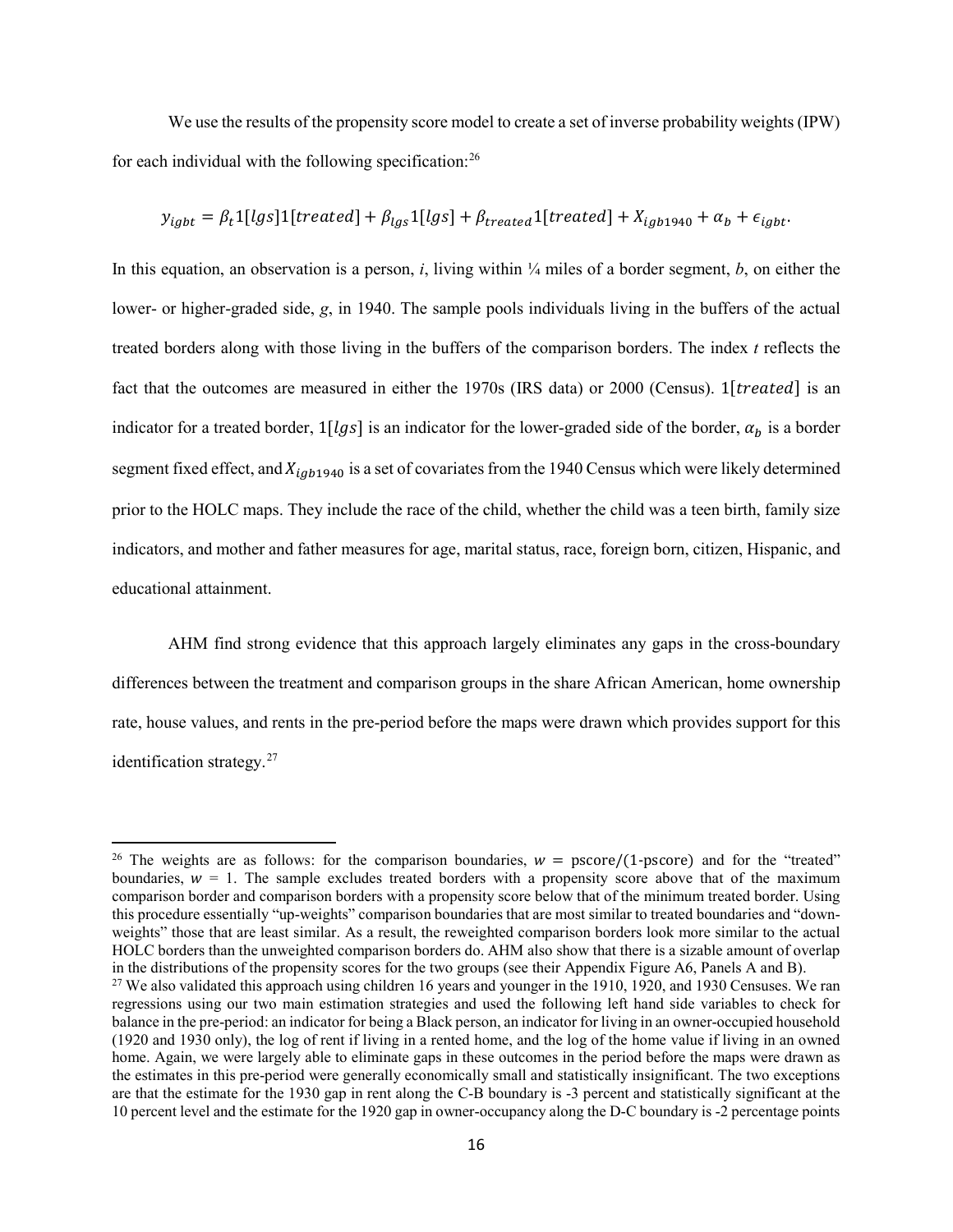#### *Method 2: Low Propensity Score (LPS) Borders*

Our second approach is based on the idea that some borders may have been drawn for more idiosyncratic reasons and did not actually reflect meaningful differences between adjacent neighborhoods of different grades. One way these "misaligned" borders could arise is because the map makers may have simply needed to close a polygon, and the exact street that was chosen to do so was somewhat arbitrary.<sup>[28](#page-17-0)</sup> The way we operationalize this idea is to limit our sample to the subset of actual HOLC borders that appear "idiosyncratic" -- that is, where meaningful pre-existing differences across boundaries do not exist. A nice advantage of this approach is that, by definition, it no longer requires an explicit comparison group based on counterfactual boundaries, and therefore provides a second approach that complements our first strategy.

Practically, we use the predicted p-scores from our model and select the actual HOLC borders with a low predicted probability of being chosen (below median p-score) based on our model.<sup>[29](#page-17-1)</sup> AHM show that this approach effectively removes pre-existing cross-boundary differences and trends providing supportive evidence for the validity of this method. The specification for this model is:

$$
y_{igbt} = \beta_t 1[lg s] + X_{igb1940} + \alpha_b + \epsilon_{igbt}.
$$

# **4. Results**

#### *Education*

 $\overline{\phantom{a}}$ 

We begin by describing our findings on educational attainment based on the link between the 1940 and 2000 Census. Figure 1 shows four estimates of the effects of living on the lower-graded side of an HOLC boundary on completed years of schooling, corresponding to the two border types (D-C and C-B) and the two estimation strategies. "T vs C" is shorthand for treated borders vs comparison borders (method 1) and "LPS" refers to low propensity score boundaries (method 2). One striking finding is the consistency

and statistically significant at the 5 percent level. However, we did not correct for multiple hypothesis testing, and since we ran a total of 16 regressions the exceptions could be due to chance.<br><sup>28</sup> See Appendix figure A4 and the text within AHM for a stylized and actual example of this situation.

<span id="page-17-0"></span>

<span id="page-17-1"></span><sup>&</sup>lt;sup>29</sup> Our focus on low-p-score boundaries is akin to the subclassification approach described in Imbens (2015) and Imbens and Rubin (2015).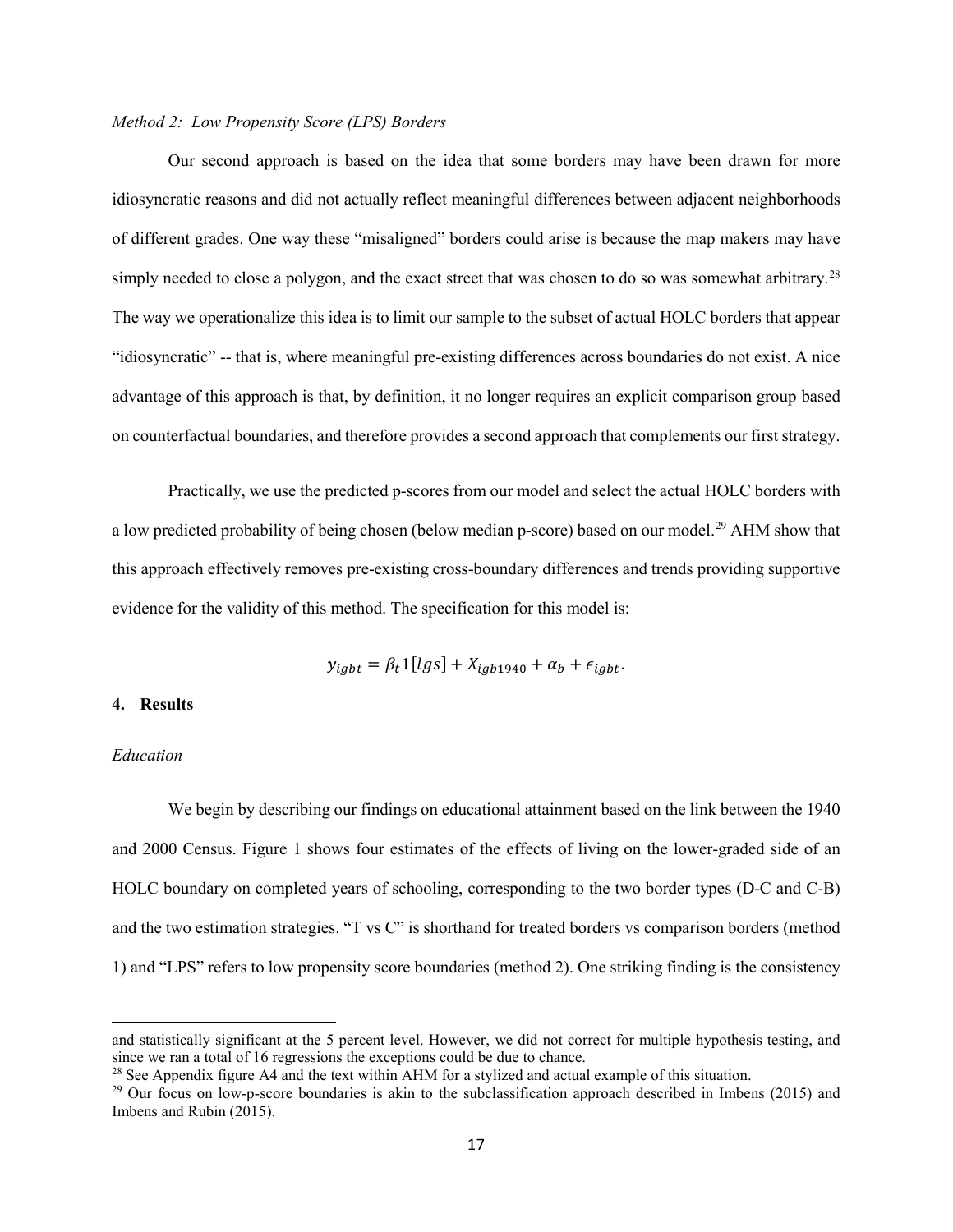of the estimates; growing up on the lower-graded side of a neighborhood leads to an approximately 0.2 decrease in years of education for both D-C and C-B comparisons using either estimation strategy. These effects are in all cases highly statistically significant, suggesting that something about the lower neighborhood grade led to worse educational outcomes. Relative to a mean of roughly 13-14 years, 0.2 years translates to a 1.5 percent reduction in years of schooling.

Figure 1

l



We also examined whether the education effects occurred at a particular stage of schooling (HS, some college, or college). The results for our treatment versus comparison borders are shown in Figure 2.<sup>[30](#page-18-0)</sup> Along the D-C borders (blue bars), we find a consistent 2 to 3 percentage point reduction across all 3 education margins. However, along the C-B borders (green bars), we find no effect on the high school margin but a much larger 4½ and 5½ percentage point reduction in attending college and graduating college, respectively. These reductions are economically significant compared to the mean college attendance rate of 53 percent and the mean college graduation rate of 26 percent for this sample.

<span id="page-18-0"></span><sup>&</sup>lt;sup>30</sup> The estimates using the LPS method are generally smaller for high school and some college for both border types but are similar for college or more.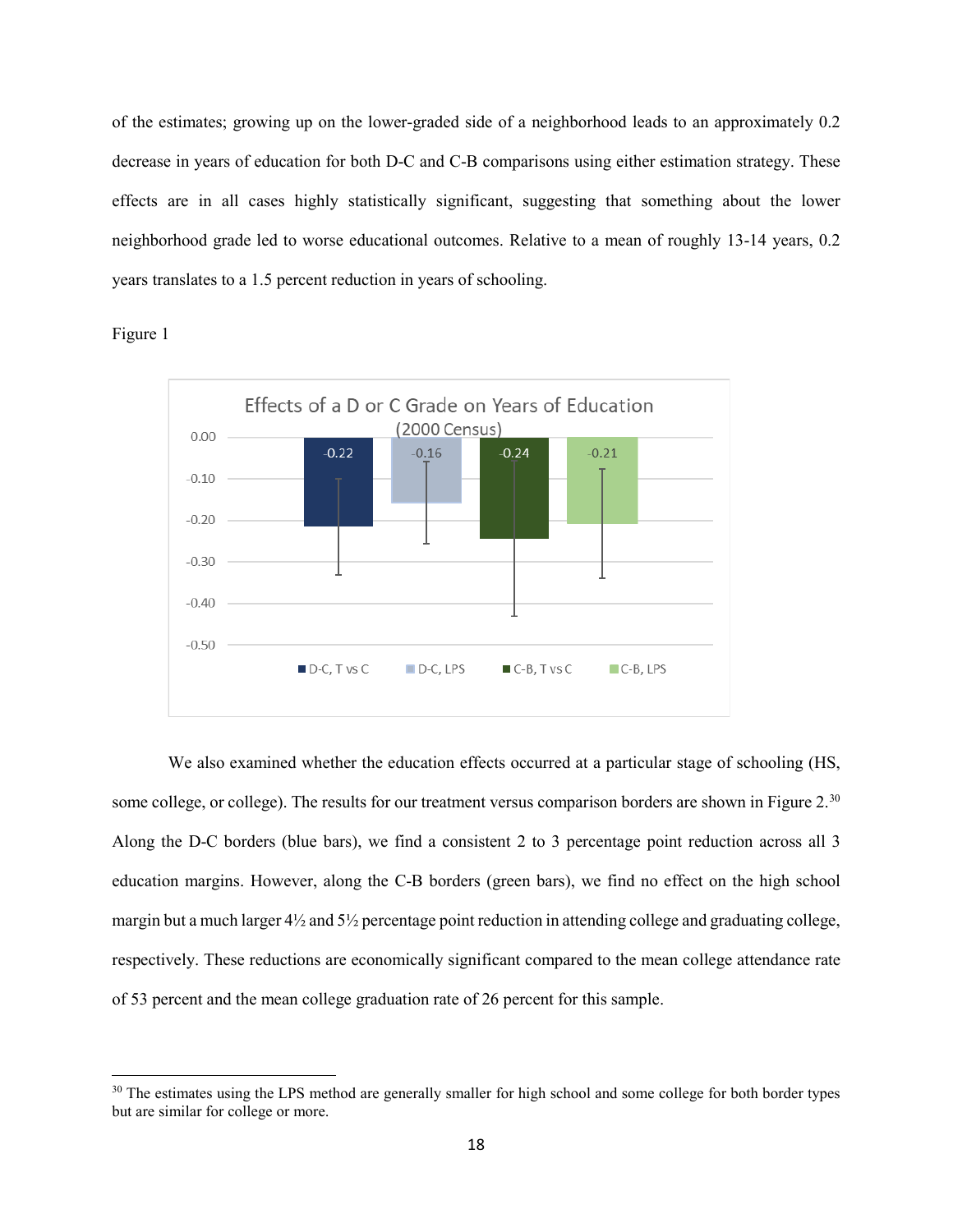



We also estimated separate effects for Whites and non-Whites and men and women.<sup>[31](#page-19-0)</sup> We found much larger negative point estimates for non-White children, as shown in Figure 3, but these estimates came with extremely large standard errors, leading us to conclude that our samples were too small to allow for sufficient precision to detect significant racial differences.<sup>32</sup>

Figure 3

 $\overline{\phantom{a}}$ 

<span id="page-19-0"></span><sup>&</sup>lt;sup>31</sup> We grouped all non-White peoples together for the purposes of meeting Census Bureau disclosure avoidance review requirements.

<span id="page-19-1"></span> $32$  Putting aside precision, the differences in point estimates by gender did not follow a consistent pattern along D-C boundaries but men were more negatively affected along C-B boundaries. However, none of these gender differences were statistically significant.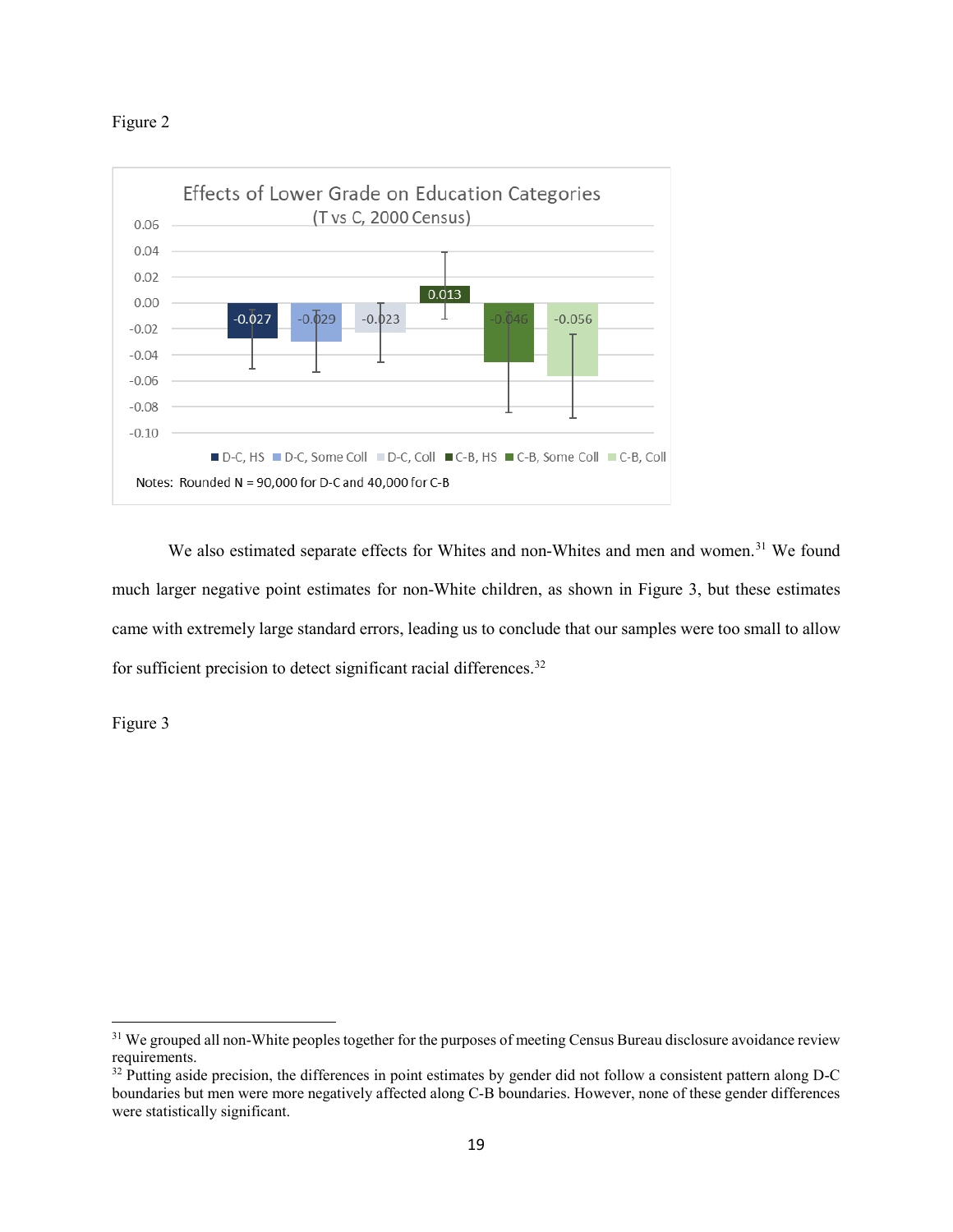

### *Income*

Next, we turn to results on mid-career income reported on tax forms, starting with wage and salary income in Figure 4. We find large, negative, and statistically significant effects across three of our four estimates. Unlike with years of schooling, the magnitude of the results appears to differ by border type and by the choice of estimation method. Along the D-C borders, estimates range from a loss of \$1,120 when using only low propensity score borders to a loss of \$2,140 when comparing the treated borders to comparison boundaries. The analogous estimates along the C-B boundaries are a loss of \$862 and a loss of \$2,760. Relative to the mean level of wage and salary income in these samples, the effects range from -1.3 percent to -4.6 percent.

Figure 4: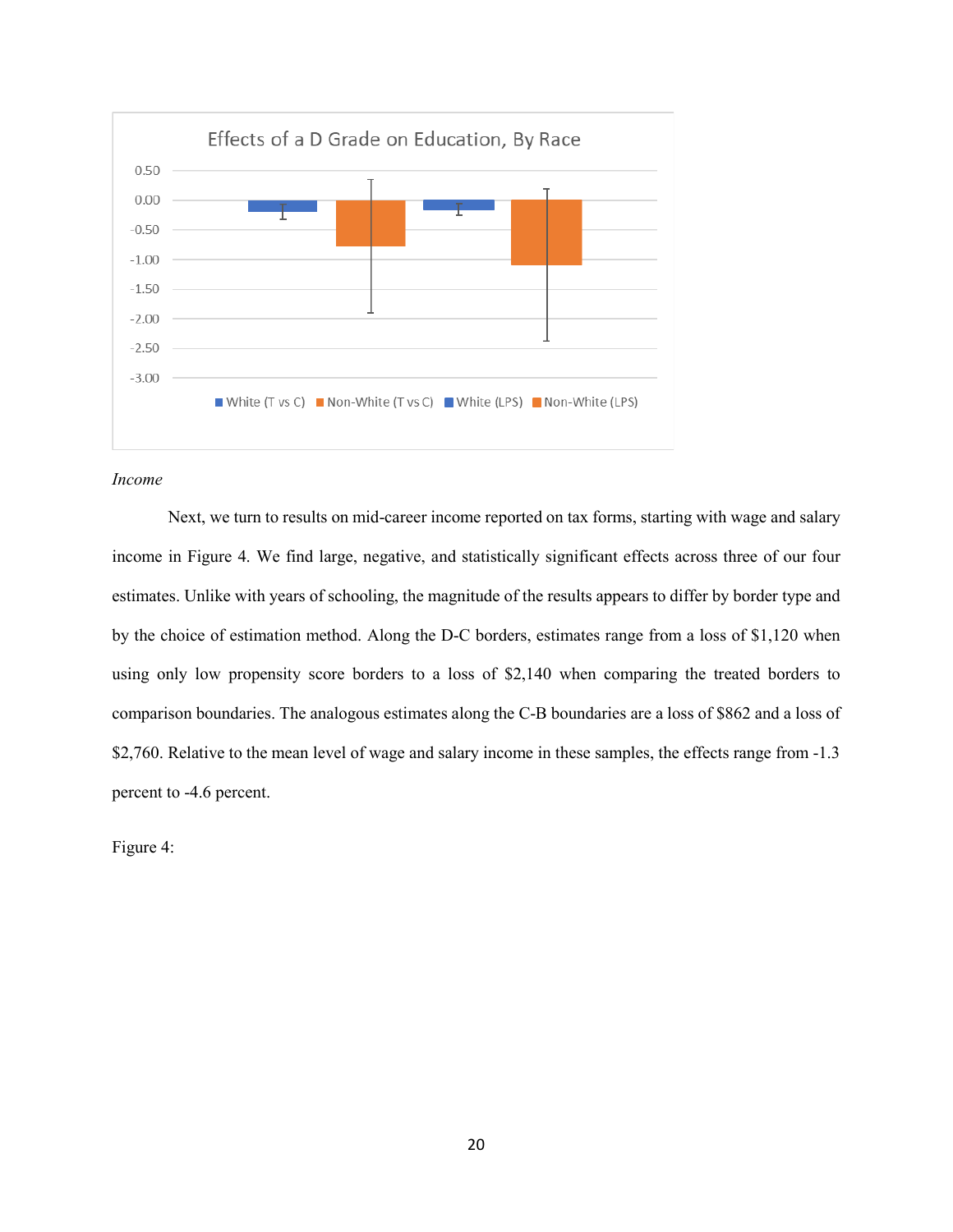

Figure 5 displays estimates on Adjusted Gross Income (AGI), which allows for other forms of income in addition to wages and salaries. Here we find even larger negative effects that are highly statistically significant. Along the D-C border, our estimates range from -\$1,440 to -\$2,250, which are modestly higher than what we found using just wage and salary income. However, our AGI estimates along the C-B boundaries are at least twice as large (-\$2,480 and -\$5,890) as comparable estimates using just wage and salary income. Larger estimates along the C-B boundary are consistent with neighborhood level housing outcomes in AHM and suggest that the effects of yellowlining may have been especially severe for some. We return to these estimates later in the section on heterogeneity.

Figure 5: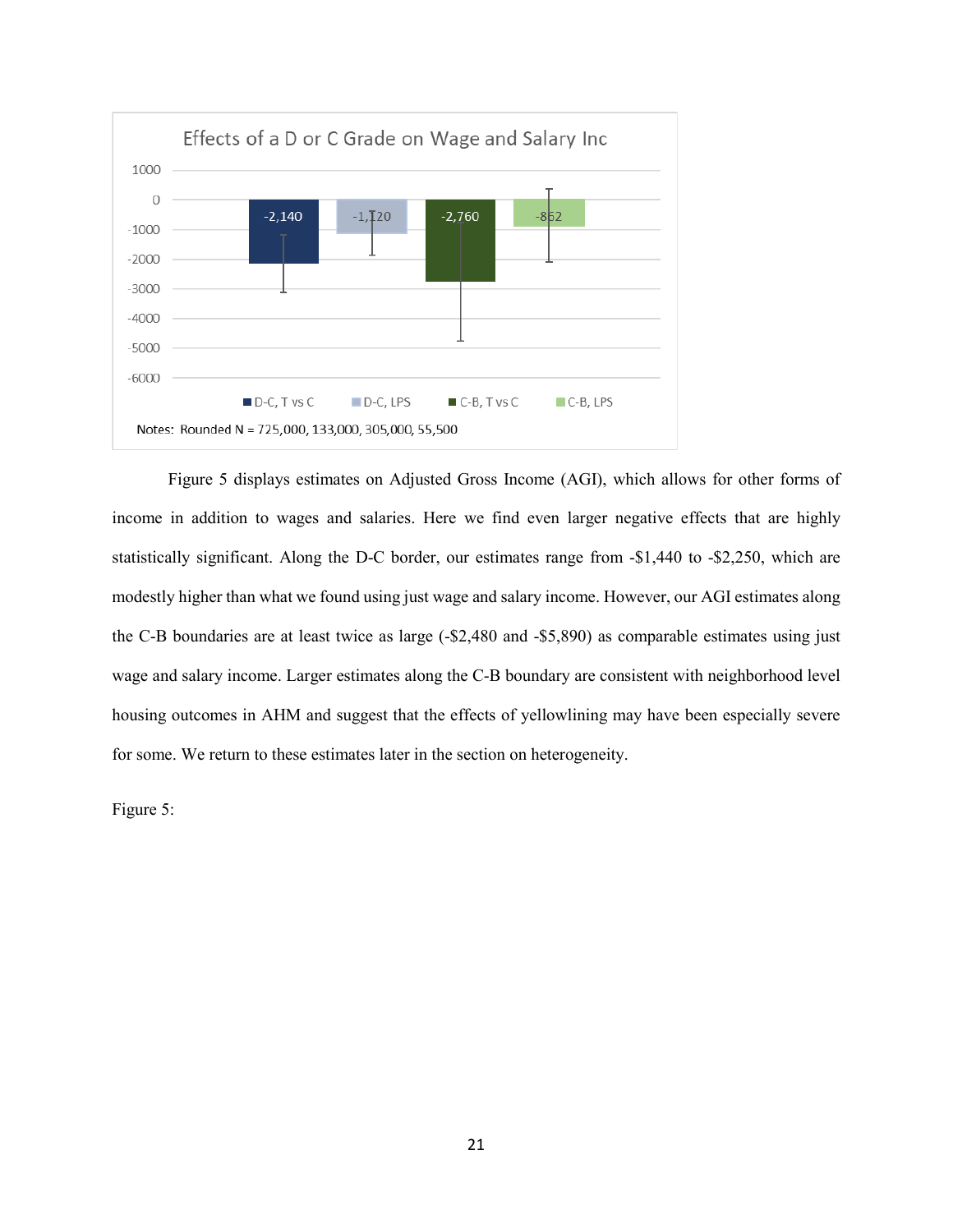

### *Migration and neighborhood characteristics in adulthood*

l

In this section, we consider both the migration response to HOLC grades as well as measures of the neighborhood where children were living later in life. Roughly 96 to 97 percent of our sample of children in 1940 moved to a new Census tract by 1970. However, only 50 to 60 percent moved to a new county and 25 to 30 percent to a new state. We ran our main specifications using these three migration measures as outcomes and found that both redlining and yellowlining led to no effect on changing tracts (since nearly everyone had moved tracts) and only modestly lower state and county migration rates of about 0.5 and 2 percentage points.<sup>33</sup>

However, there was a statistically robust and economically relevant difference in the characteristics of the places where they moved. Figure 6 shows the effect of redlining and yellowlining on the composite neighborhood index of the location where the children were living in adulthood during the 1970s. Effects range from -0.02 to -0.04 standard deviations, depending on the specification. By way of one comparison, Kling et al (2007) find that the effects of the Moving to Opportunity program increased their summary

<span id="page-22-0"></span><sup>&</sup>lt;sup>33</sup> The reductions in migration are not statistically significant for the D-C border when using our treatment versus comparison group specification, but they are statistically significant for the other three specifications.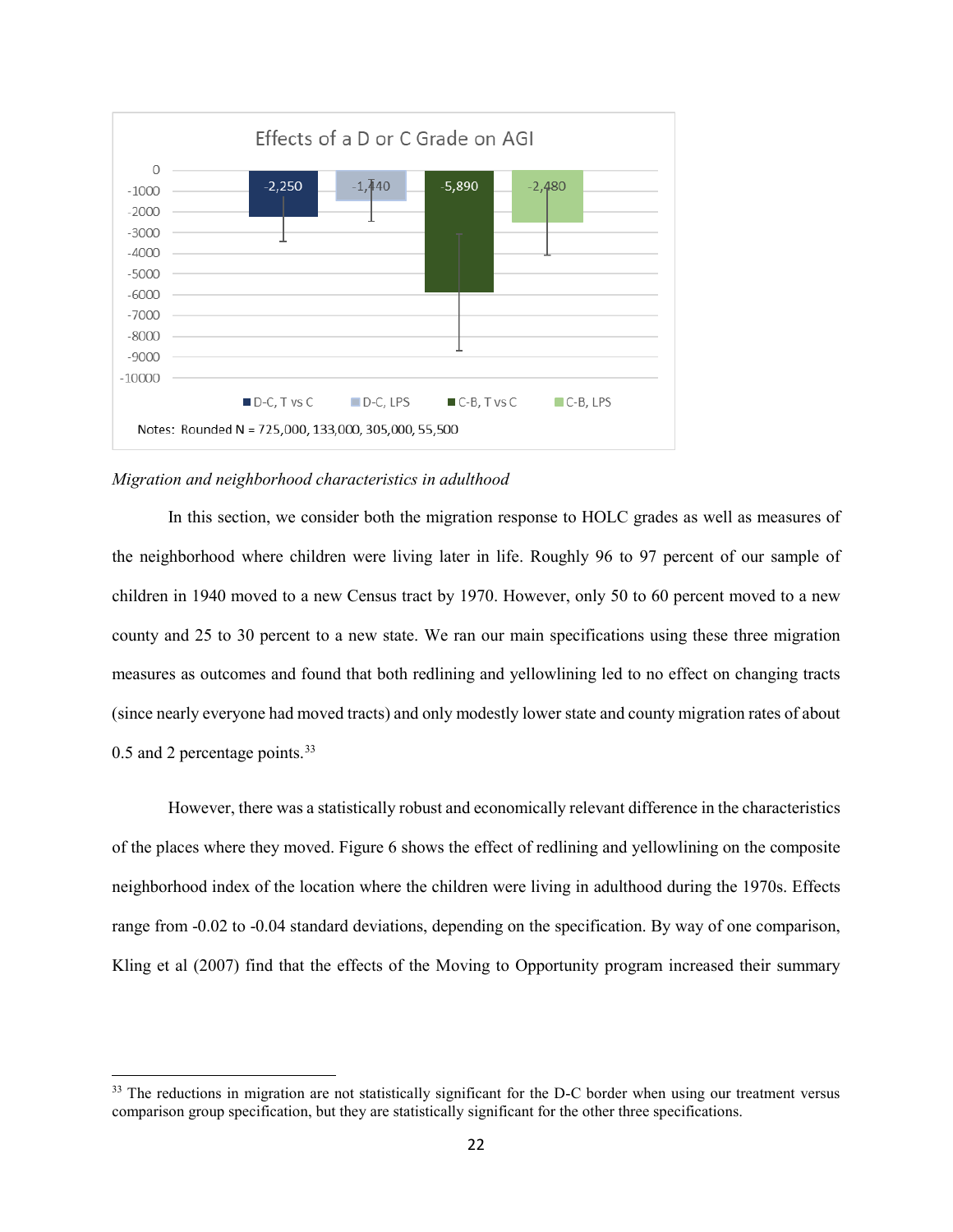measure of the socioeconomic outcomes of adults by 0.04 standard deviations and that of youth by 0.02 standard deviations.<sup>34</sup>



Figure 6:

l

In figure 7, we show each of the components of the neighborhood index using the treatment versus comparison group method and the redlining sample.<sup>[35](#page-23-1)</sup> It is immediately evident that the educational components of the index are driving the effect on the composite neighborhood index. Children that grew up on the D side of a D-C border in 1940 live in Census tracts in the 1970s that have 0.05 standard deviations lower rates of attainment of college or more and high school or more. We also find economically smaller effects on the neighborhood poverty rate, the unemployment rate, and the rate of single headed households of around 0.01 to 0.02 standard deviations. Although these estimates are not statistically significant, they are significant, and of a similar magnitude, when using the low propensity score method (not shown).

Figure 8 reveals a similar pattern for the effect of yellowlining on the components of the neighborhood composition index. Again, lower educational attainment is driving the drop in the composite

<span id="page-23-0"></span><sup>&</sup>lt;sup>34</sup> This is from Kling et al (2007)'s intent to treat estimates of the experimental group versus the control group (E-C) on summary measures shown in their Table 2.

<span id="page-23-1"></span><sup>&</sup>lt;sup>35</sup> Each outcome is measured in standard deviation units and aligned so that a negative sign indicates an adverse outcome.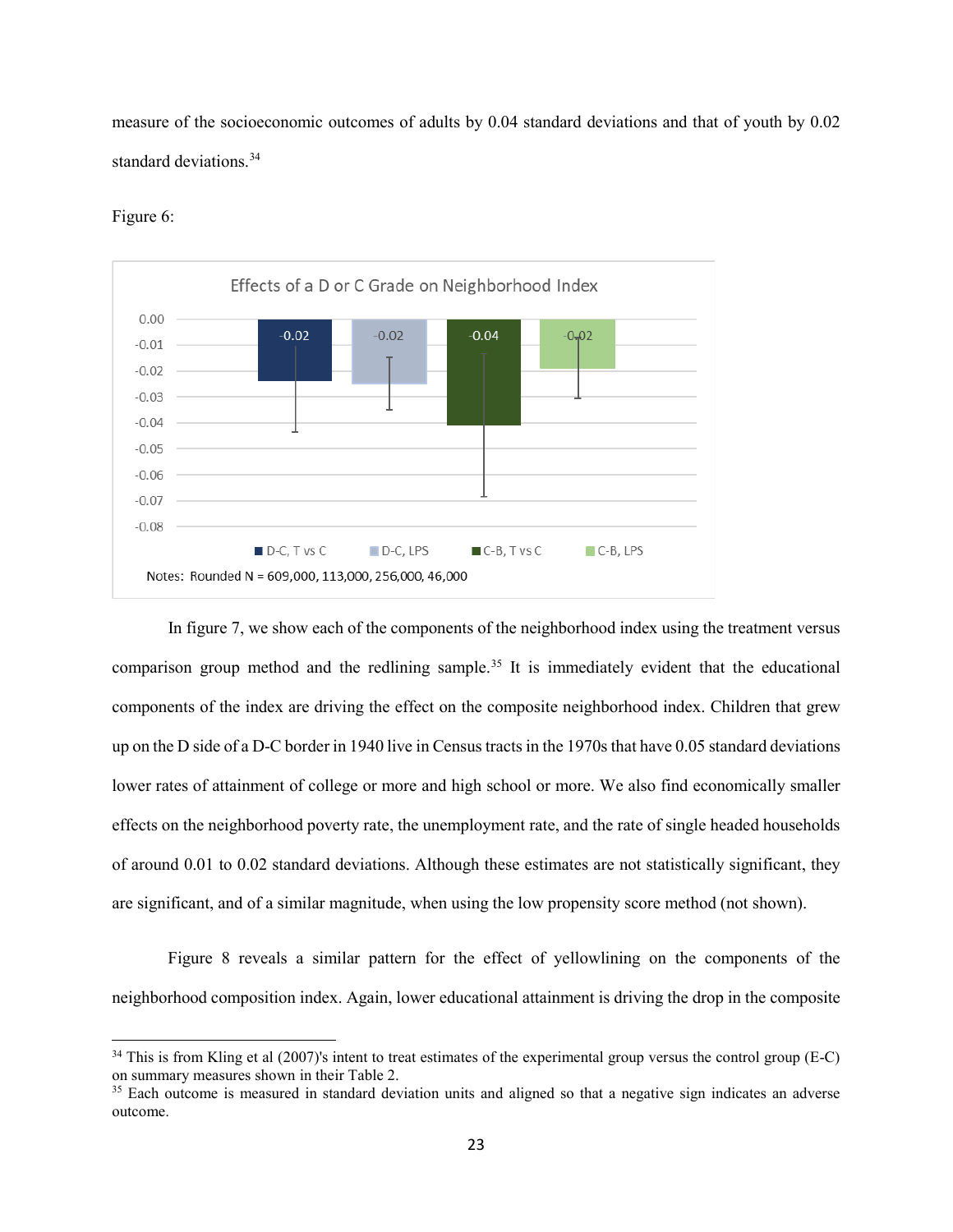neighborhood index. In this case, the effects are even larger, with an estimated decline of around 0.07 to 0.09 standard deviations in our educational outcomes and an increase in rates of neighborhood poverty, unemployment, and single headed households of around 0.03 to 0.05 standard deviations.

Figure 7:



Figure 8: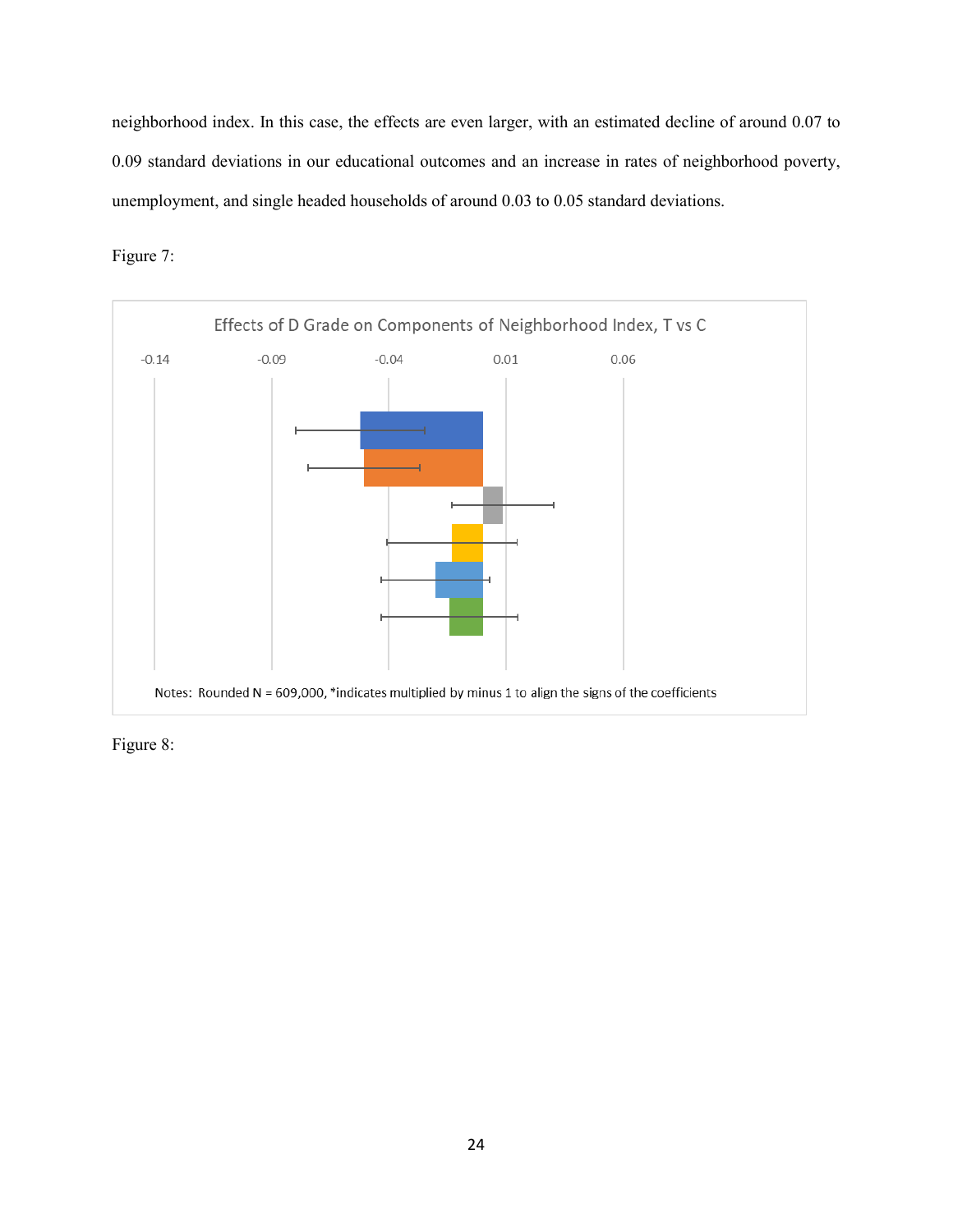

#### *Heterogeneity of Effects on AGI*

Next, we stratify the sample by demographic and socioeconomic characteristics to consider situations that may have led to especially negative outcomes and to begin to collect results that could help uncover mechanisms. To help with precision, we focus on the tax records where our sample is substantially larger. Even still, sample size ultimately limits how much can be inferred about many group differences. We also focus on AGI as our outcome of interest, partly for brevity, but also to highlight some useful differences by the type of income filers.

We begin by looking at individuals who owned a business or had financial income. Specifically, we use an indicator variable for whether individuals filed either a schedule C or schedule SE to proxy for whether they had business income. Similarly, we use an indicator for whether individuals filed a schedule D to capture capital income from sources such as financial or real estate investments. We also construct a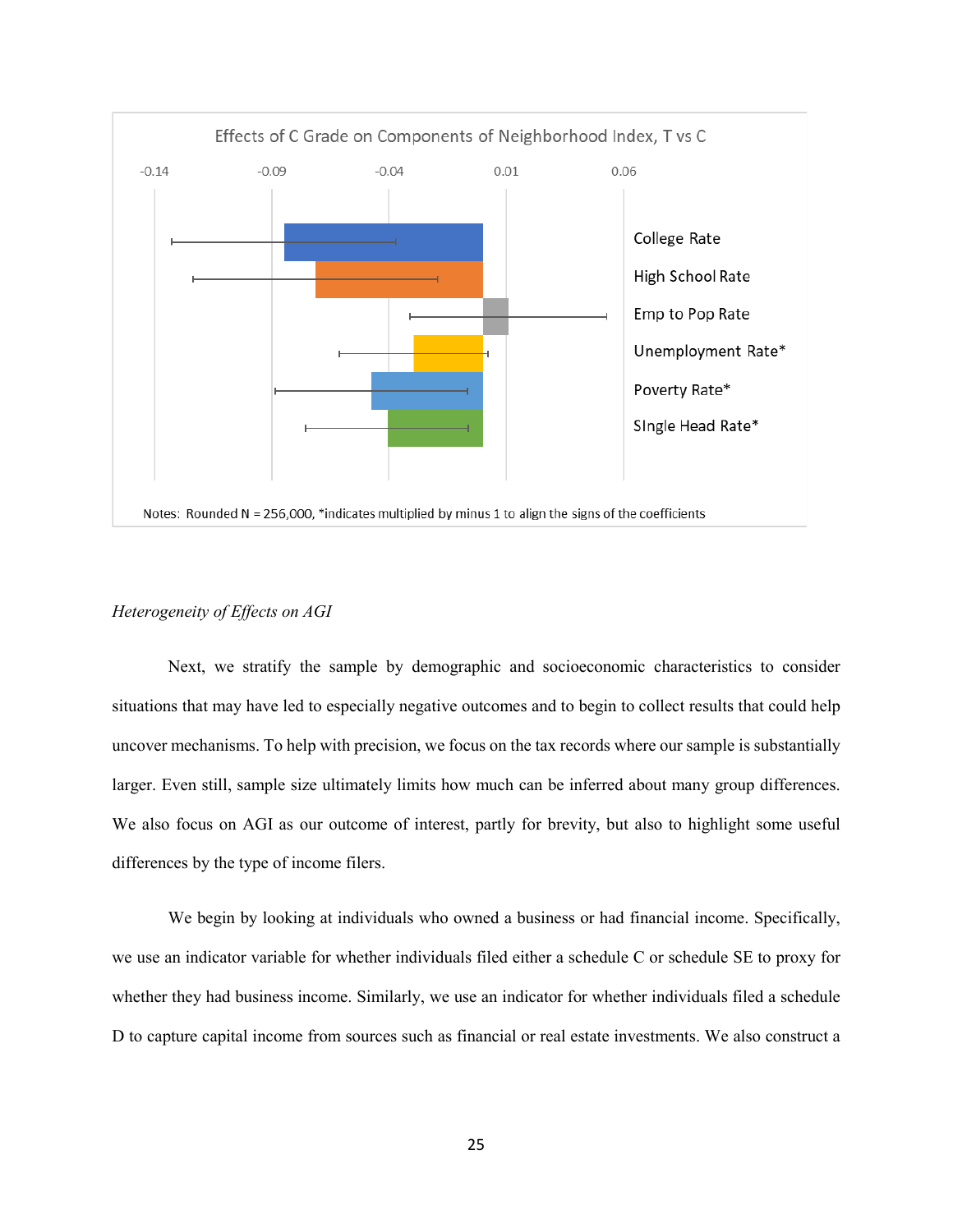separate indicator for those who fit into both categories. Finally, we compare these three groups to those who did not file C, D, or SE schedules.

The results using the treated vs comparison group approach are shown in Figures 9 and 10.<sup>[36](#page-26-0)</sup> We find an especially large negative effect on AGI among those with schedule D capital income. Along D-C boundaries, the magnitude of the effect is -\$3,400 for those who only filed a schedule D for capital income, although there is no significant effect for those who file both a business schedule and schedule D. The impact is extremely large along the C-B boundaries: -\$10,100 for those who only file a schedule D and -\$14,700 for those who filed both a business schedule and a capital income schedule. These results are consistent with individuals experiencing smaller capital income gains from housing investments if they grew up in lower-graded neighborhoods.

Figure 9



## Figure 10:

<span id="page-26-0"></span><sup>&</sup>lt;sup>36</sup> We find broadly the same qualitative patterns when using the low propensity score method. However, the magnitudes of the estimates differ in a similar pattern to the full sample shown in Figure 5.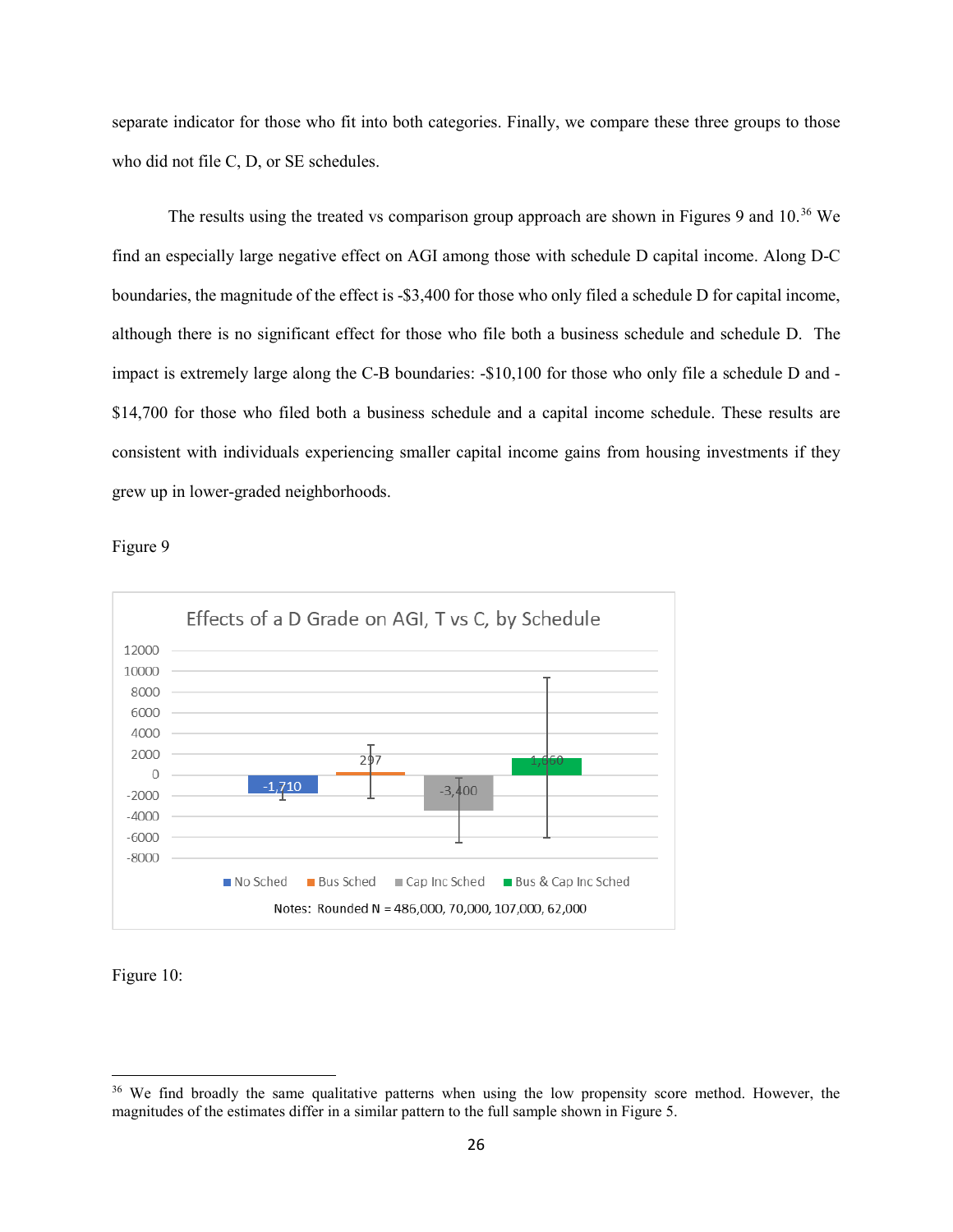

We now turn to examining heterogeneity based on characteristics from the 1940 Census. Figures 11 and 12 provide treated vs comparison group estimates by homeownership, age, income of parents in 1940, and whether the parents were married and present in the household. [37](#page-27-0) The top bar reproduces the overall effect on AGI for each border type that was previously displayed in Figure 5. It is important to note that the scales on Figures 11 and 12 are quite different, and the overall negative effects of yellowlining in Figure 11 are more than twice as large as those of redlining in Figure 12.

The first set of results considers whether the parent was a homeowner or renter in 1940. One hypothesis is that children of homeowners might have been more severely impacted by financial

<span id="page-27-0"></span><sup>&</sup>lt;sup>37</sup> See our earlier discussion of differences by race and gender. We also considered differences by proximity to the border and by whether families had migrated between 1935 and 1940, but it was *a priori* unclear what such differences may reveal. Regarding proximity to the border, focusing only on those families living extremely close to the border (within  $1/8<sup>th</sup>$  of a mile), on either side, might compare more similar families and thus might provide a better causal estimate. At the same time, there could be negative spillover effects for those on the higher-graded side if they lived extremely close to the lower-graded side. Our estimates were consistently higher for those living farther from the border (between  $1/8<sup>th</sup>$  and  $\frac{1}{4}$  mile) but the magnitudes varied quite a bit depending on our estimation strategy and border type. Regarding movers in the 1930s, those who lived at the same address in 1935 may have been "treated" for longer (depending on exactly when the maps were made in their city) and could have experienced larger effects. On the other hand, families who decided to move from 1935 to 1940 into an area that received a lower HOLC grade may reflect a selected sample. We generally found more negative income effects for children in households that had been in the same address since at least 1935 compared to those whose households had moved between 1935 and 1940. Appendix Figures A1 and A2 show comparable results using the low propensity score approach. These results generally reveal similar patterns.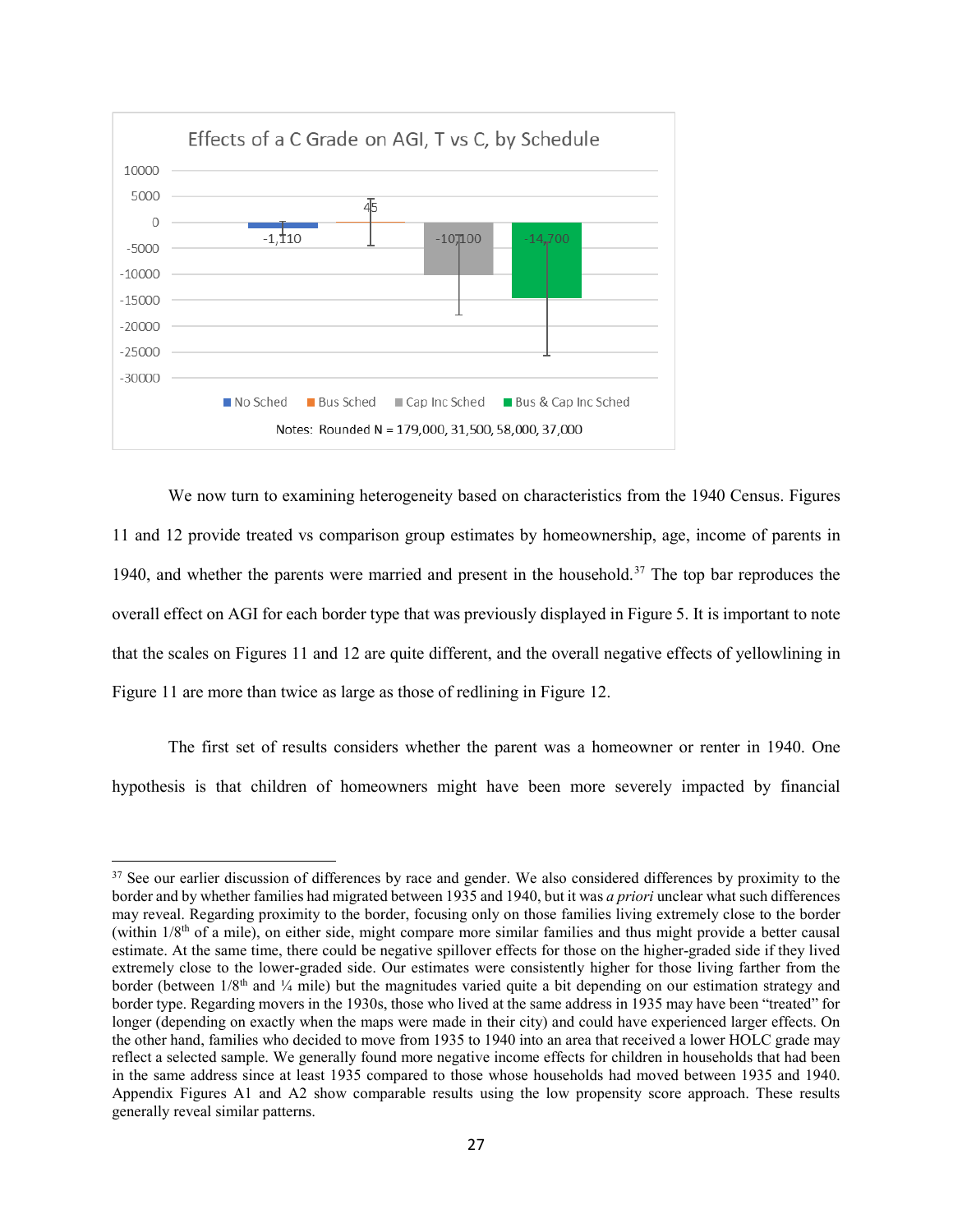disinvestment in a neighborhood due to declining access to credit. We discuss this point in greater detail in the next section. AHM show evidence that the lower-graded side of neighborhoods experienced declines in house values and suffered impacts associated with financial disinvestment such as higher rates of vacancies and dilapidated housing. Indeed, we find that the negative effects on AGI appear to have been larger, albeit not precisely so, for children whose parents were homeowners. For example, along C-B borders, the effect on AGI for children of homeowners was -\$7,430 versus -\$3,680 for children whose parents did not own their home. However, these differences are not statistically significant at conventional levels.

A growing literature on the effects of early life events has highlighted how the consequences of shocks experienced by young children may be especially severe (e.g. Almond and Currie, 2011, Almond, Currie and Duque, 2017). In the context of neighborhoods, Chetty, Hendren and Katz (2016) found that the Moving to Opportunity program only had effects on the long-run income of children below the age of 13. Therefore, we divided our sample into those who were "young" in 1940 (below the age of 9) and those who were "old" (between the ages of 9 and 16). We found little difference in the estimates between these age groups though the point estimates were consistently larger for the older group particularly when using the low propensity score approach (Figures A1 and A2).

We also consider how the effects might differ based on two measures of the socioeconomic status of the family in 1940, namely the income level of the parents and whether there were two married parents in the household. We created three categories of wage and salary income, those with below median income ("low"), those with above median income ("high") and those with zero or no reported income ("missing"). We find a similar pattern by parental income along both the redlining and yellowlining borders. The effects are least negative for the children with high-income parents, then more negative for the children with lowincome parents, and the most negative for children whose parental income is missing in 1940. Unfortunately, the latter mixes business owners and farmers, since their income was not collected in 1940, with those who did not report an income. But there may have been reason that each group would have been hard hit by less access to credit. The maps may have been particularly detrimental to very low-income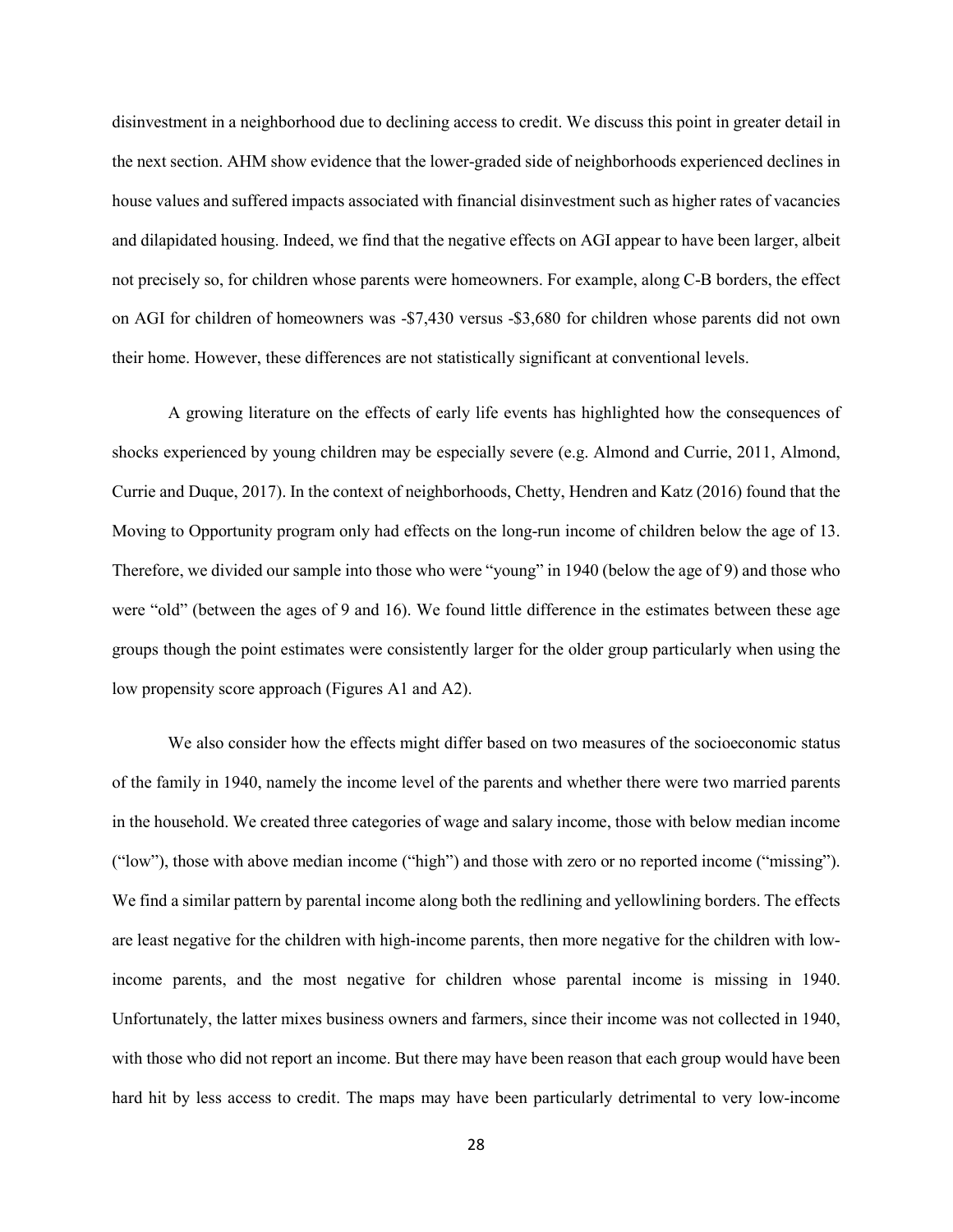households that had no earnings. Moreover, it is also possible that the maps negatively impacted access to credit for businesses or further exposed business owners to negative real estate shocks if they owned their premises.

Finally, we see almost no difference in the effect of redlining between children with two parents in the household and those without two parents. The effect of yellowlining is more negative for children with two parents, but the sample size is somewhat small (26,500) for those without two parents, resulting in a wide confidence interval.<sup>[38](#page-29-0)</sup>



Figure 11

# Figure 12

<span id="page-29-0"></span><sup>&</sup>lt;sup>38</sup> We also have a relatively small subsample of 82,000 children who did not live with both parents when estimating this along the D-C boundary compared to 643,000 children who lived with both parents.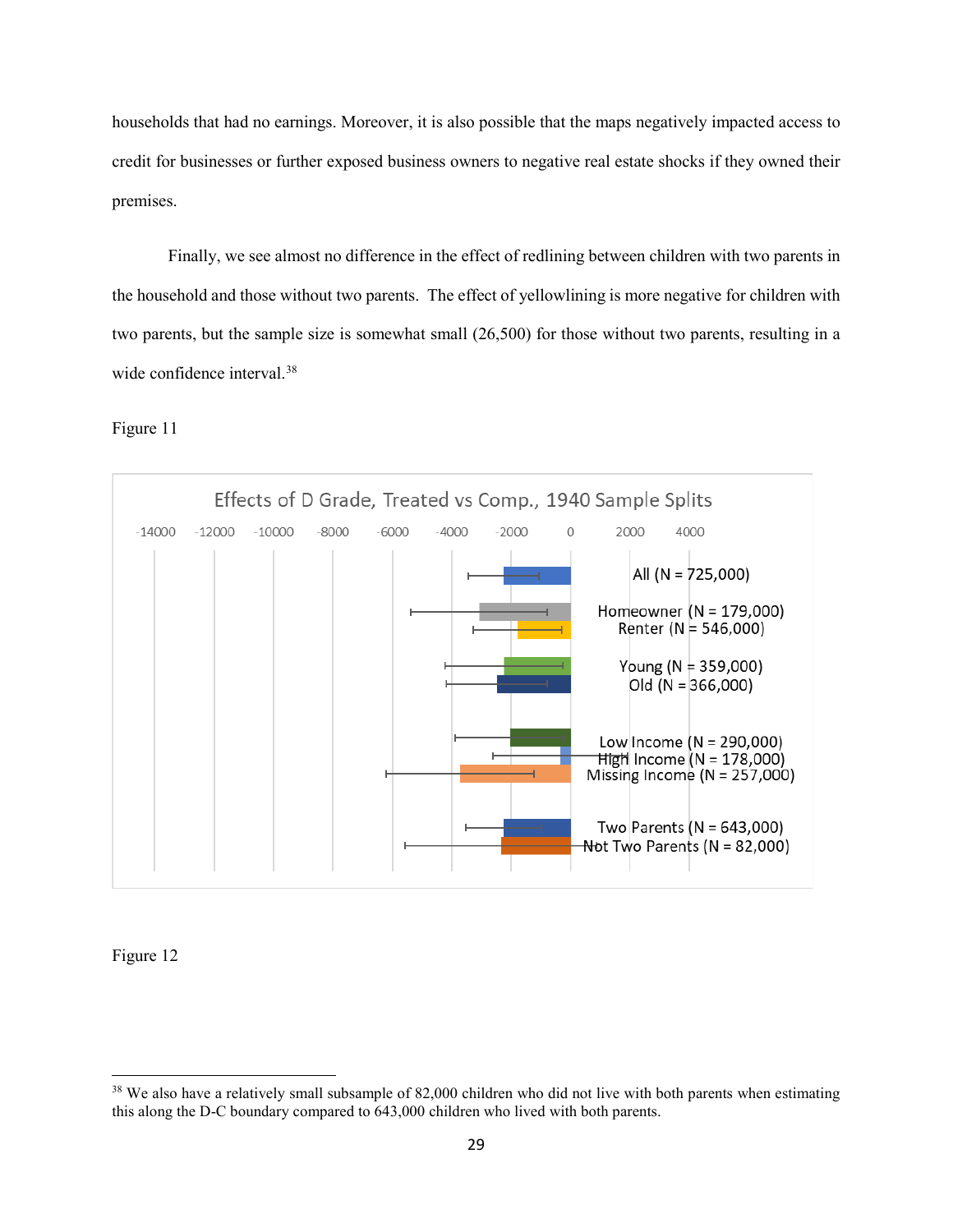

# *Selection into the Tax Sample*

One concern is not all children in the 1940 Census who were successfully matched to the Social Security NUMIDENT database and received a personal identification key (PIK) are observed in the tax data. This selection issue could arise from children not filing taxes as adults or from any failure to match the tax records to Social Security records. Across our four estimation samples the baseline rate of being included in the tax records is between 82 and 84 percent, suggesting that we are capturing most of the potential sample. Still, in Figure 13, we show the results of using our statistical model where the outcome is an indicator of inclusion in the tax records and our universe is the sample of all children who were "PIKed." In all four models, we find very small negative point estimates of less than 0.5 percentage points and in only one case is the estimate statistically significant. This suggests that there is no meaningful difference in the effect of being redlined or yellowlined on selection into the tax sample.

Figure 13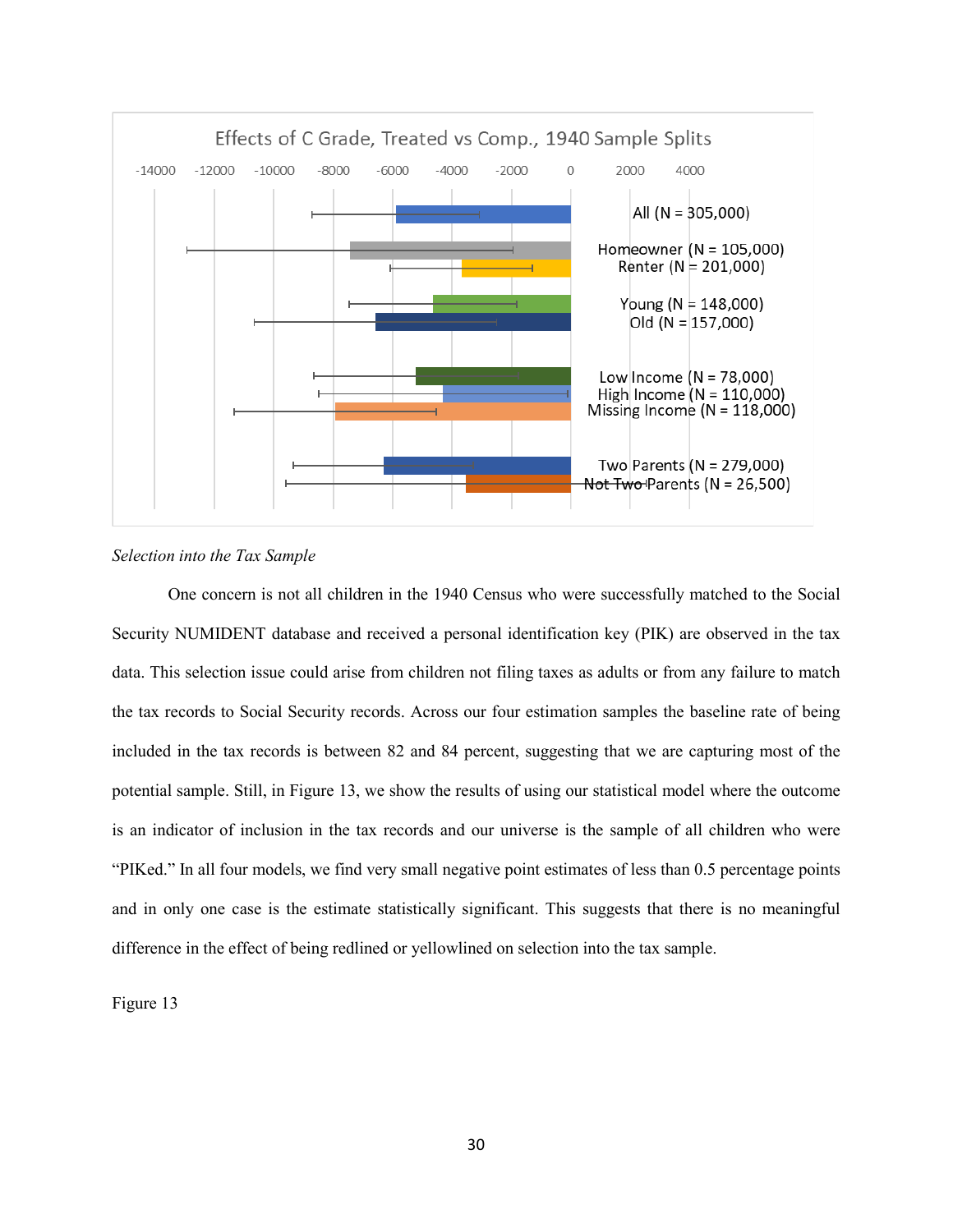

### **5. Discussion**

#### *Mechanisms*

l

We find economically significant, negative long-term consequences for children who grew up in lower-graded neighborhoods. Naturally, the critical question is why. A key starting point is that these lowergraded neighborhoods likely experienced reduced access to credit and that this led to a sharp and rapid decline in housing demand as marginal or credit constrained borrowers could no longer afford to buy a home in these neighborhoods.<sup>[39](#page-31-0)</sup> This is supported by evidence from AHM who find that by 1940 the HOLC maps had caused home values to fall by 9 percent in "redlined" neighborhoods and 10 percent in "yellowlined" neighborhoods. They also find that the effects of the maps were to reduce rents by 7 percent along D-C boundaries and 2 percent along C-B boundaries. [40](#page-31-1) Since the maps were largely completed by 1937, the housing supply would have had very little time to adjust by 1940. Therefore, the decline in rents and house values in these areas are likely due to a drop in housing demand that was caused by reduced access to credit. Housing demand could have also fallen due to a decline in the quality of housing units in

<span id="page-31-0"></span> $39$  In a more recent episode, Jensen and Johannesen (2017) find that contractions of credit supply after the financial crisis caused affected Danish households to decrease consumption, including real estate consumption.

<span id="page-31-1"></span> $40$  We find very similar results when we estimate these effects using individual-level data for the sample of children 16 years old or younger in 1940.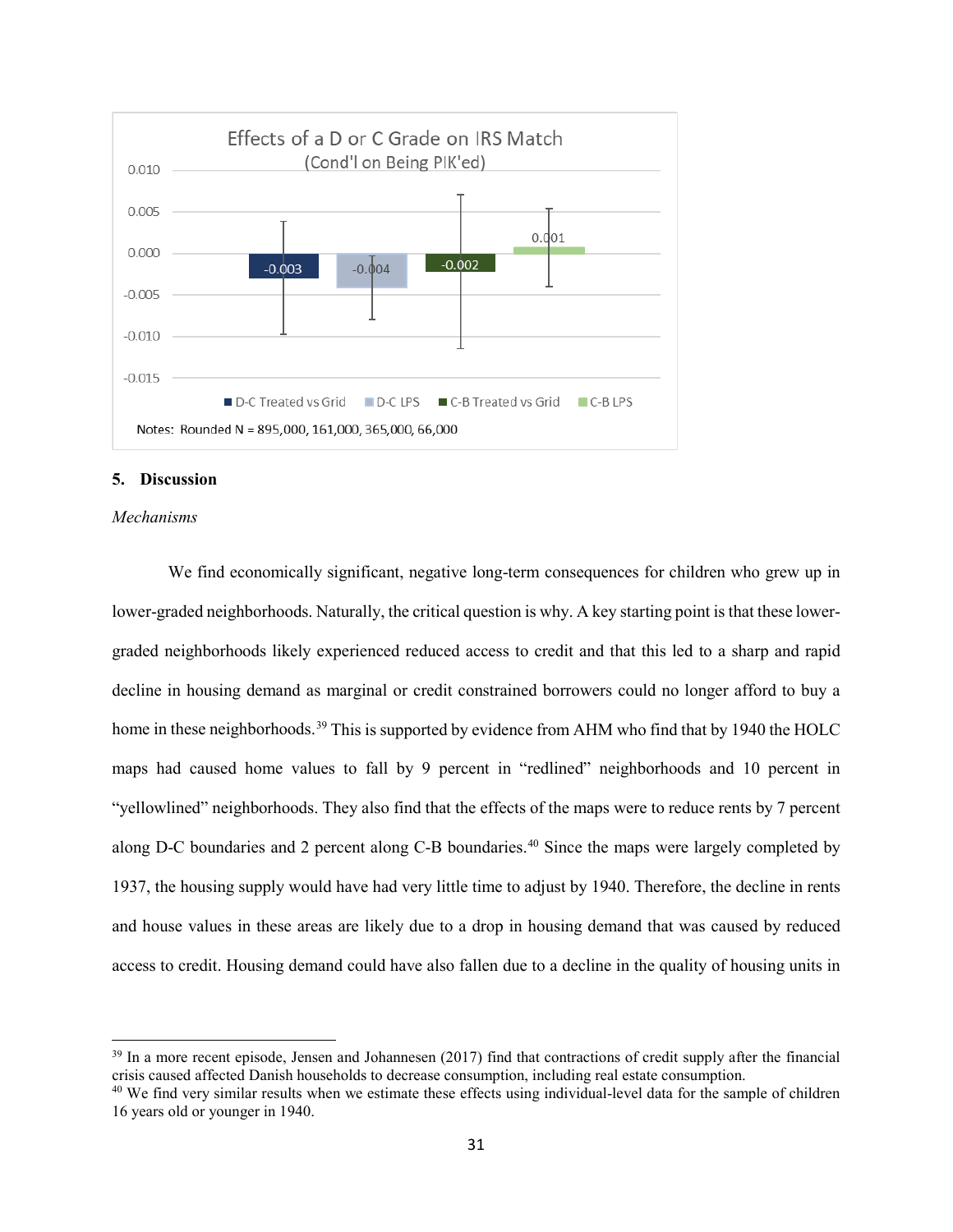these neighborhoods as landlords began to reduce investment as the value of their properties declined due to lower HOLC grades. This could have also been accompanied by reductions in local public investment in public goods such as schools and public safety.

One potential mechanism for the decline in long-run outcomes for children living in these neighborhoods is that the decline in the value of homes and the accompanying loss of wealth, may have made it harder for parents to invest in their children's education. This may have been a factor, for example, in driving the roughly 5 percentage point reduction in college attendance for children growing up in "yellowlined" households. The reduction in children's education could then have resulted in decreased income later in life and a greater likelihood of living in neighborhoods with lower educations levels and higher poverty rates. However, if all the effects on earnings that we estimate were due solely to reductions in educational attainment, then it would imply very high rates of return to education on the order of 14 percent per year.<sup>[41](#page-32-0)</sup> Such a rate of return might be implausibly high, or that there were other effects of reduced credit access that operated outside of the channel of human capital investment.<sup>42</sup>

Another possible mechanism that can explain our findings is related to the effects that the HOLC maps had on the rates of homeownership among the parents of the affected children growing up in lowergraded neighborhoods. For example, AHM estimate that redlining caused homeownership rates to fall by 1.2 percent by 1940 and 2.6 percent by 1950 and found even larger declines along C-B boundaries. This period covers the years in which our sample of children would have been living at home with their parents. Parental homeownership may provide the needed stability for later-life success for children through having positive peer influences and providing networks that could enable future opportunities or simply from better parent labor market outcomes (Hausman, Ramot-Nyska, and Zussman 2021). By contrast, disruptions in

<span id="page-32-0"></span><sup>&</sup>lt;sup>41</sup>For example, our estimate of the effects of redlining (D-C borders) based on the treatment vs comparison group method imply a reduction of 0.215 years of schooling and a decline of 3.78 percent (relative to the mean) in wage and salary income. This translates into an estimate of a 17.6 percent rate of return (3.78/0.215) per year of education. A simple average of this return to education across our four estimation models is 13.7 percent.

<span id="page-32-1"></span> $42$  For example, Goldin and Katz (1999) using log weekly wage differentials estimate that the returns to a year of high school in 1979 for young men was 8.1 percent and the return to a year of college for young men was 8.4 percent. The corresponding rates in 1969 were 7.4 percent and 9.6 percent.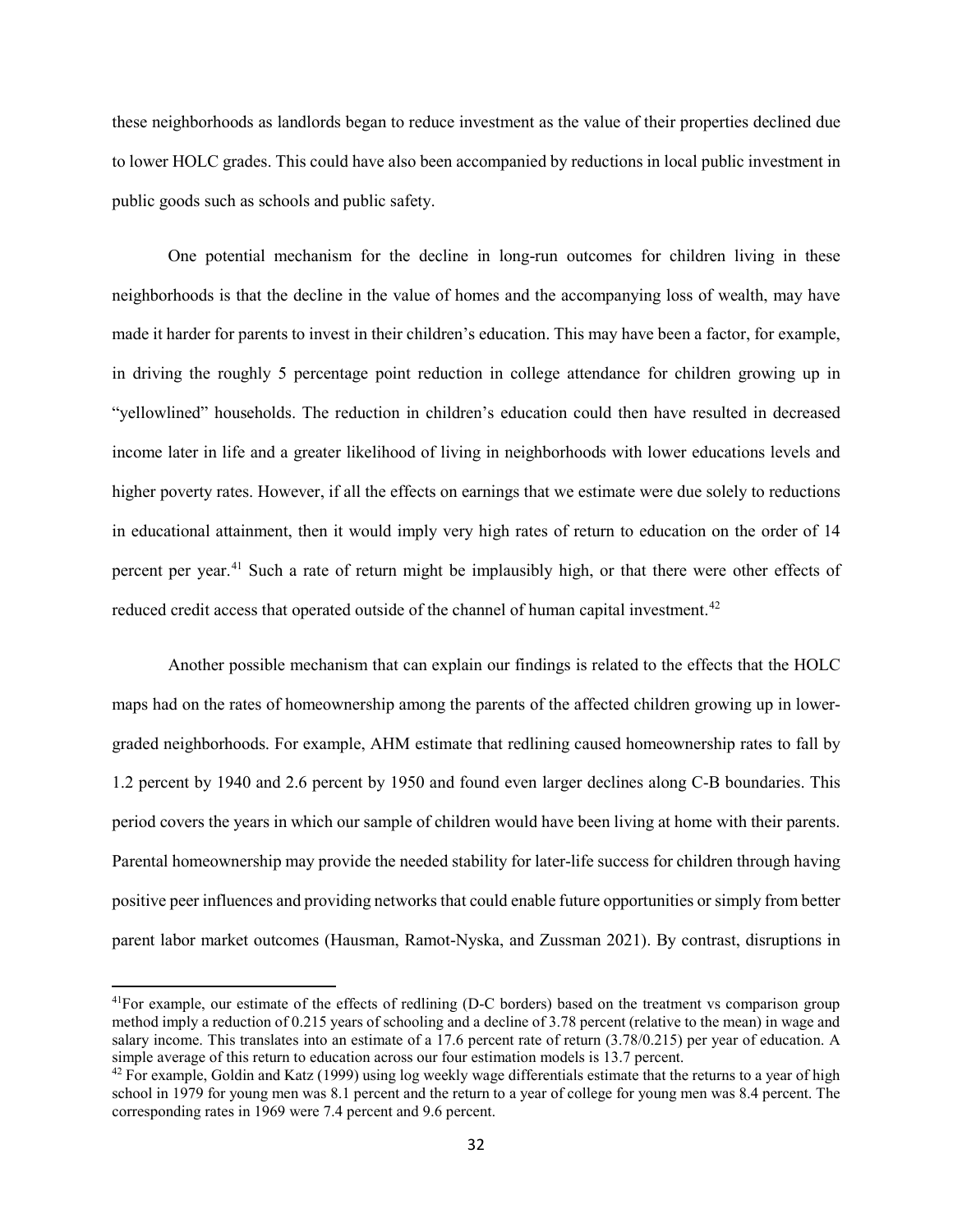the residential, and possibly schooling, environment experienced by children could lead to instability and worse socioeconomic outcomes. That said, studies on the effects of homeownership and residential stability on children's outcomes are typically associative (e.g. Adam 2004; Green and White 1997).

Still, these disruptive housing effects are consistent with the more negative impacts on children's income for families whose parents were initially homeowners. Moreover, higher residential instability arising from redlining and yellowlining could have affected a number of outcomes besides educational attainment and therefore provide a potential explanation for why the long-run effects on income are greater than what would have been predicted based on the estimated effects on education alone. It would be useful for future work to also explore whether children's health was negatively impacted by redlining and yellowlining as this could provide another explanation for the very large, implied returns to schooling. To date, work on the health effects of the maps is purely associative and study later generations.

We also speculate that as credit access declined in lower-graded neighborhoods, there could have been disruptive effects arising from losing local businesses that may have impacted children's long-run outcomes. This may have particularly been the case for family run businesses as it was more common in 1940 for families to live above their shop. More generally, commercial real estate could have also been impacted by the sharp decline in real estate values if local business owners also owned residential properties. This would be consistent with our finding that children whose parents had missing income, some of which is due to their owning a business and therefore not having their income collected in the 1940 Census, experienced larger income losses in adulthood.

#### *Caveats*

One important downside of our focus only on children living in buffer zones around the borders of HOLC neighborhoods is that our estimates may not generalize to the children who grew up in the interior of neighborhoods. For example, it could be the case that areas in the interior of neighborhoods had higher concentrations of Black families and Black-owned businesses, and that the children growing up in these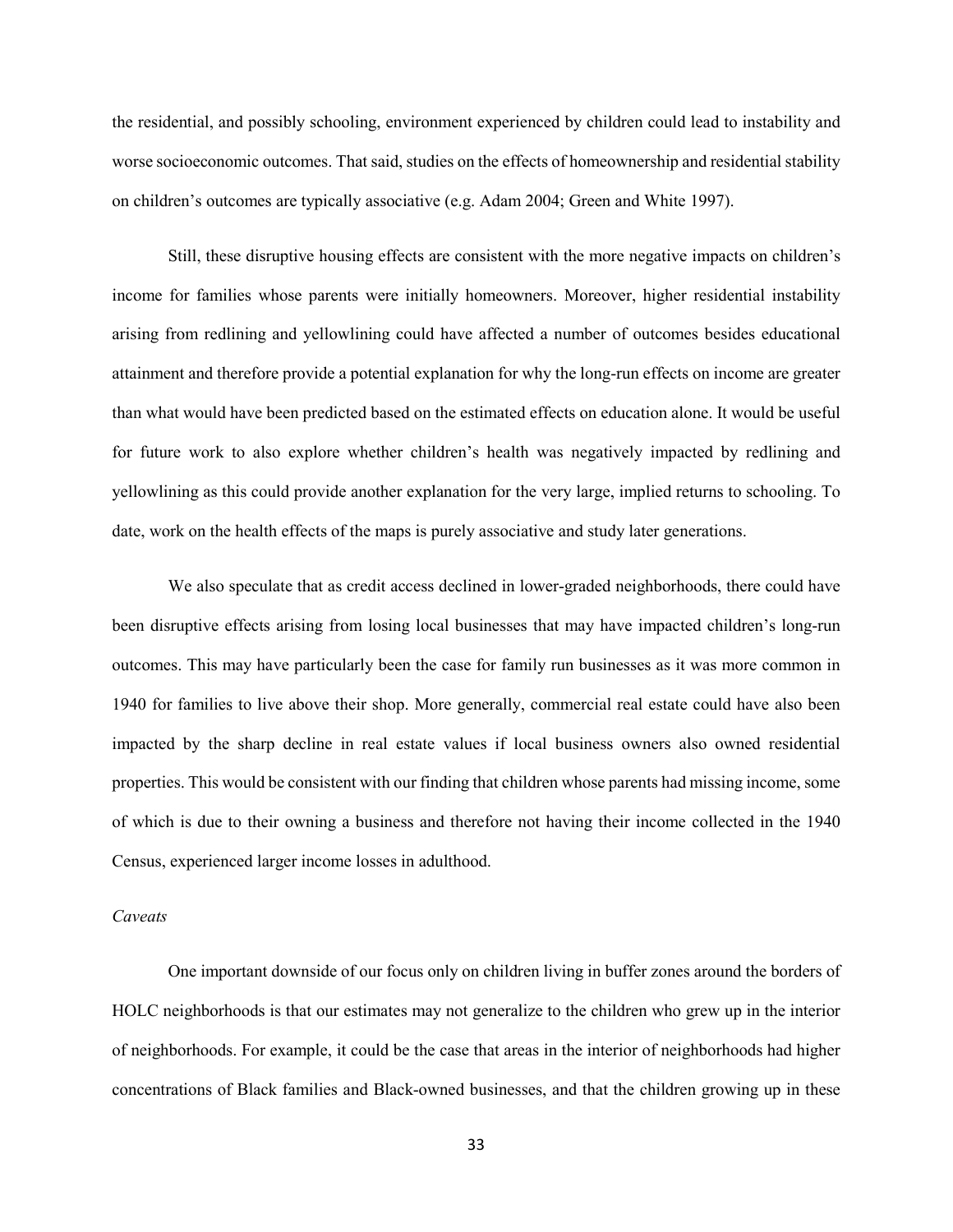areas were much more severely impacted than the children growing up near a border and therefore in closer proximity to a higher-graded neighborhood.[43](#page-34-0) We believe that this is an important area for future research to consider, although it will be challenging to come up with a research design that can deliver causal estimates. Similarly, there may be other important outcomes that our analysis did not consider due to data limitations such as effects on business ownership, social networks, criminal activity, health, and exposure to pollution.

It is also important to recognize that there were many other overlapping policies and environmental influences that were affecting these neighborhoods both at the time the maps were drawn, as well as in subsequent years. For example, urban renewal policies that started in the 1950s that aimed to clear "slums" and redevelop urban areas and which were sometimes associated with highway construction, may have also impacted the opportunities faced by some of the children in our sample.<sup>[44](#page-34-1)</sup> The boundaries of school districts and school funding could have also been affected by the maps.<sup>[45](#page-34-2)</sup> Our estimates should be viewed as the reduced form effects of all of the possible effects that were associated with redlining and yellowlining.

Finally, given that much remains unknown about the extent to which the information in the HOLC maps were used by private actors or the FHA in their decisions to insure mortgage loans (see section 2), it is important to carefully consider how to interpret our findings. As we discuss earlier, it may be useful to think of our analysis as serving as a proxy for the overall effects of discriminatory policies that targeted urban neighborhoods. If so, our estimates may serve as a *lower bound* of the full effects of such policies. This is because the grade classifications and the borders between neighborhoods chosen by the HOLC maps are unlikely to have always lined up with those chosen by other pertinent actors, adding measurement error and likely attenuating estimates.

### 6. **Conclusion**

<span id="page-34-0"></span><sup>43</sup> We thank Trevon Logan and Sun Kyoung Lee for their comments in this spirit.

<span id="page-34-1"></span><sup>44</sup> See Collins and Shester (2013), LaVoice (2019) and Shi et al (2021) for recent studies of urban renewal.

<span id="page-34-2"></span><sup>45</sup> See Lucas and Cleveland (2021).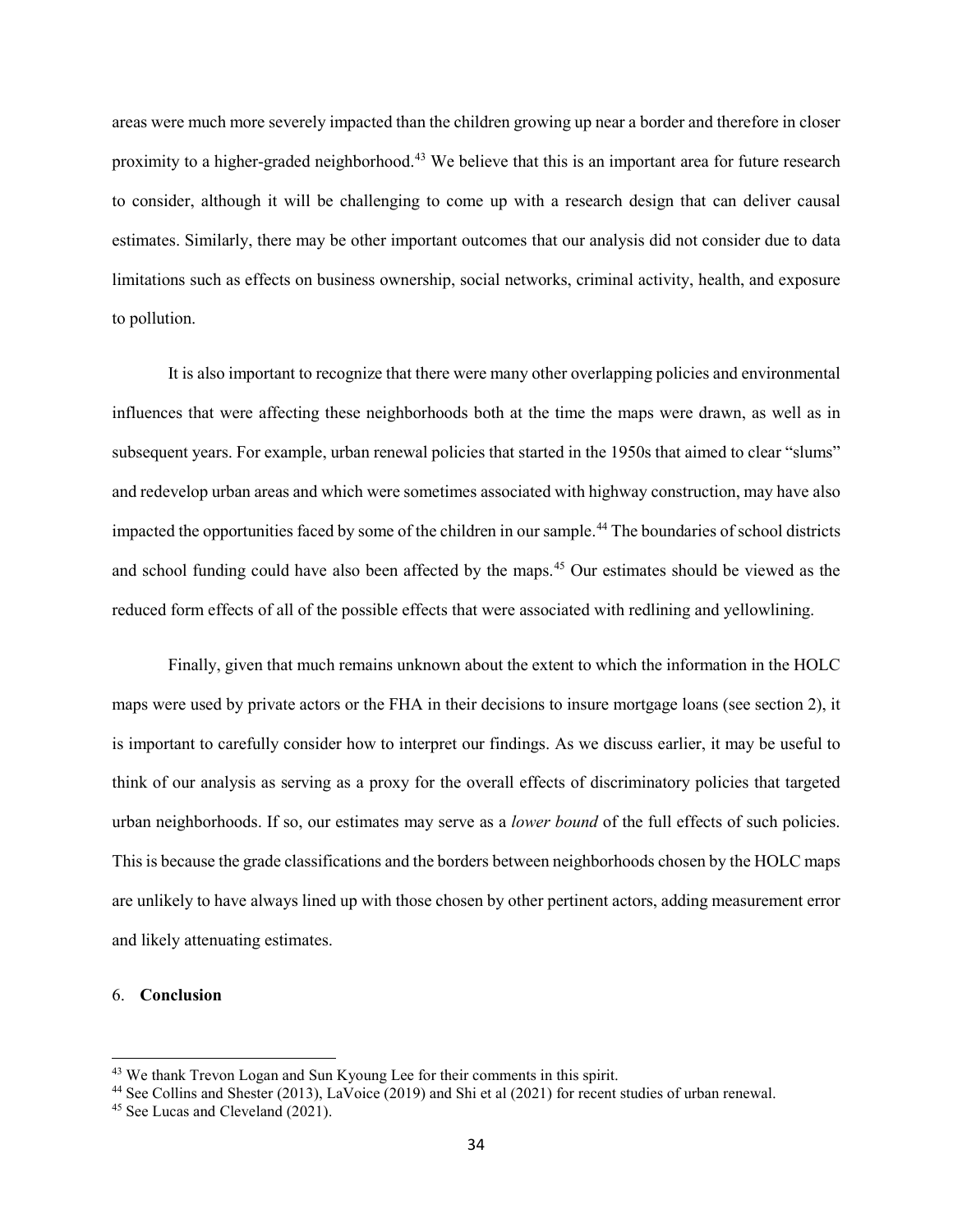The federal government's initial attempt to institute a national housing appraisal system in the mid to late 1930s was meant to help public and private lenders better understand community-level repayment risk, a worthwhile goal following the devastating foreclosure crisis earlier in the decade. However, the new system used some measures that were not tied directly to creditworthiness, including ethnicity, immigration status, and race, causing harm to poorer and more diverse neighborhoods. Indeed, past research, by us and others, has documented the geographically inequitable development that arose over the following decades.

This paper adds to this literature by studying the later life educational attainment and income of individuals who grew up in differentially graded neighborhoods when the HOLC maps were first drawn, regardless of where they moved later in life. Our approach therefore more closely resembles the modern literature that uses experimental or quasi-experimental methods to trace the impact of specific policies that change neighborhood exposure during childhood. We find economically and statistically significant effects of being on the lower-graded side of either a D-C or C-B boundary, including 0.2 years less of schooling, \$1,500 to \$6,000 (in 2000\$) lower prime-age annual income, and neighborhood residences during adulthood with lower education and other socioeconomic characteristics. The effects on income appear to be especially large along C-B boundaries, among individuals with capital income (schedule D filers), and among children whose parents were homeowners in 1940. In light of these results, we speculate on mechanisms that may have caused access to credit of parents to have had a lifetime impact on their children. We want to stress that there is much left to be learned, however. For example, we know very little about how a variety of mid-century housing and urban policies, including the broader use of private and public appraisal maps, intertwined to have long-run implications on poorer and diverse populations. Therefore, we strongly believe this is a rich and important area of future study.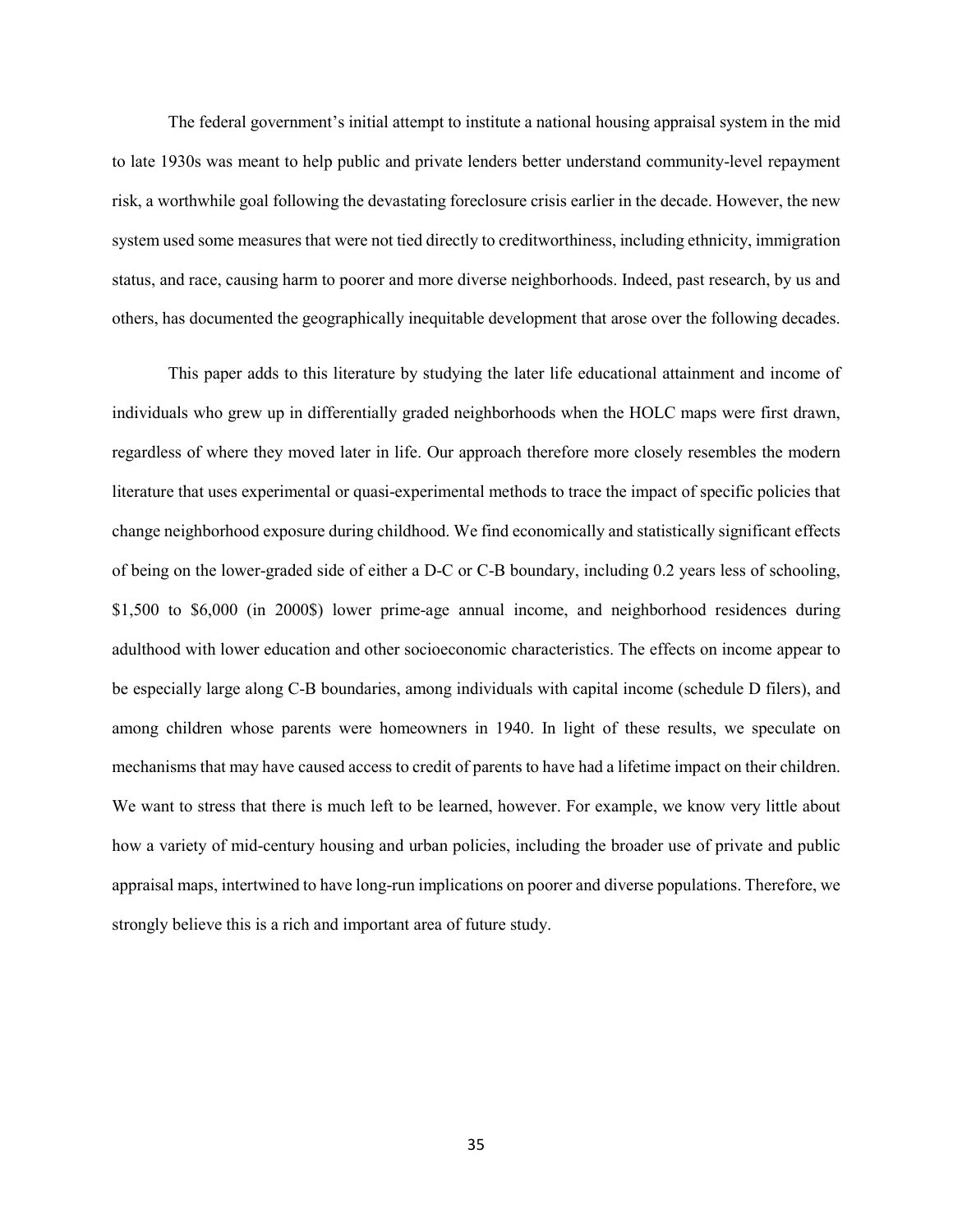#### **References**

Aaronson, Daniel, Daniel Hartley and Bhashkar Mazumder, 2021, "The Effects of the 1930s HOLC "Redlining" Maps," *American Economic Journal: Economic Policy*, 13 (4): 355-392.

Aaronson, Daniel, Jacob Faber, Daniel Hartley, Bhashkar Mazumder and Patrick Sharkey, 2021, "The long-run effects of the 1930s HOLC "redlining" maps on place-based measures of economic opportunity and socioeconomic success," *Regional Science and Urban Economics*,86 103622

Adam, Emma K. 2004. "Beyond Quality Parental and Residential Stability and Children's Adjustment," *Current Directions in Psychological Science* 13 (5): 210–213.

Alexander, J. Trent, Todd Gardner, Catherine G. Massey and Amy O'Hara, 2015, "Creating a Longitudinal Data Infrastructure at the Census Bureau," Working paper, U.S. Census Bureau.

Almond, D. and Currie, J. (2011) Human Capital before Age Five. In the Handbook of Labor Economics, edited by Ashenfelter, O. and Card, D. Vol. 4 (Chapter 15): 1315-1486.

Almond, Douglas, Janet Currie, and Valentina Duque. 2018. "Childhood Circumstances and Adult Outcomes: Act II." *Journal of Economic Literature*, 56 (4): 1360-1446.

Anders, J. (2021). The Long Run Effects of De Jure Discrimination in the Credit Market: How Redlining Increased Crime. Working Paper.

Appel, Ian and Jordan Nickerson, 2016, "Pockets of Poverty: The Long-Term Effects of Redlining," Available at SSRN: https://ssrn.com/abstract=2852856 or http://dx.doi.org/10.2139/ssrn.2852856.

Chetty, R., Friedman, J.N., Hendren, N., Jones, M.R. and Porter, S.R., 2018. The opportunity atlas: Mapping the childhood roots of social mobility (No. w25147). National Bureau of Economic Research.

Chetty, Raj, Nathaniel Hendren, and Lawrence F. Katz, 2016, "The Effects of Exposure to Better Neighborhoods on Children: New Evidence from the Moving to Opportunity Experiment," *American Economic Review* 106(4): 855–902.

Chyn, Eric, 2018, "Moved to Opportunity: The Long-Run Effects of Public Housing Demolition on Children," *American Economic Review*, 108 (10), 3028-3056.

Chyn, Eric and Lawrence Katz, 2021, "Neighborhoods Matter: Assessing the Evidence for Place Effects," *Journal of Economic Perspectives*, 35(4), 197-222.

Collins, William J. and Katharine L Shester. 2013. Slum Clearance and Urban Renewal in the United States. *American Economic Journal: Applied Economics*, 5(1):239–273.

Cutler, D.M., Lleras-Muney, A. and Vogl, T., 2011, "Socioeconomic Status and Health: Dimensions and Mechanisms," in S. Glied and P.C. Smith (eds.), Oxford Handbook of Health Economics, Oxford University Press, Oxford.

Fishback, Price V., Jonathan Rose, Kenneth A. Snowden and Thomas Storrs, 2021, "New Evidence on Redlining by Federal Housing Programs in the 1930s." NBER Working paper 29244.

Goldin, Claudia and Lawrence Katz, 1999, "The Returns to Skill in the United States Across the 20<sup>th</sup> Century". NBER working paper 7126

Green, Richard K., and Michelle J. White. 1997. "Measuring the Benefits of Homeowning: Effects on Children," *Journal of Urban Economics* 41 (3): 441–461.

Greer, James, 2012, "Race and Mortgage Redlining in the U.S.," Working Paper.

Greer, James. (2014) "Historic Home Mortgage Redlining in Chicago." *Journal of the Illinois State Historical Society*, 107(2), pp. 204-233.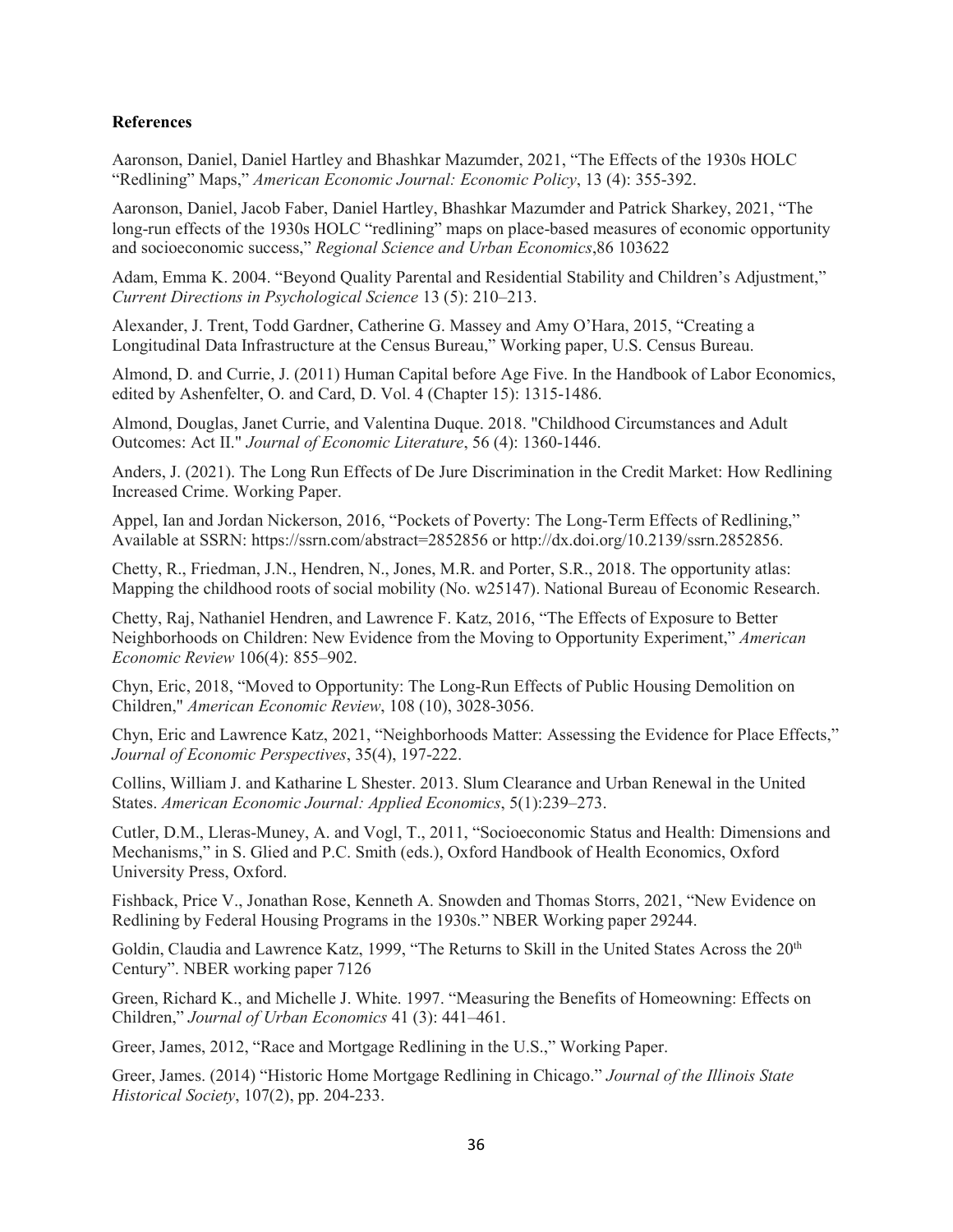Hausman, Naomi, Tamar Ramot-Nyska, and Noam Zussman, 2020, "Homeownership, Labor Supply, and Neighborhood Quality," Working paper.

Hillier, Amy, 2005, "Residential Security Maps and Neighborhood Appraisals: The Home Owners' Loan Corporation and the Case of Philadelphia," *Social Science History* 29(2), 207-233.

Hillier, Amy, 2003, "Redlining and the Home Owners' Loan Corporation," *Journal of Urban History* 29(4), 394-420.

Hoffman, J. S., Shandas, V., & Pendleton, N. (2020). The Effects of Historical Housing Policies on Resident Exposure to Intra-Urban Heat: A Study of 108 US Urban Areas. *Climate*, 8(1), 12.

Hynsjö Disa M. and Luca Perdoni, 2022, "The Effects of Federal "Redlining" Maps: A Novel Estimation Strategy" working paper, Yale University.

Imbens, Guido, 2015, "Matching Methods in Practice: Three Examples," *Journal of Human Resources* 50, 373-419.

Imbens, Guido and Donald Rubin, 2015, Causal Inference for Statistics, Social, and Biomedical Sciences: An Introduction, Cambridge University Press.

Jackson, Kenneth, 1980, "Race, Ethnicity, and Real Estate Appraisal: The Home Owners Loan Corporation and the Federal Housing Administration," *Journal of Urban History* 6(4), 419-452.

Jacoby, S. F., Dong, B., Beard, J. H., Wiebe, D. J., & Morrison, C. N. (2018). The enduring impact of historical and structural racism on urban violence in Philadelphia. *Social Science and Medicine*, (199): 87-95.

Jensen, Thais Lærkholm, and Niels Johannesen. 2017. "The Consumption Effects of the 2007–2008 Financial Crisis: Evidence from Households in Denmark." *American Economic Review*, 107 (11): 3386- 3414.

Kling, Jeffrey R., Jeffrey B. Liebman, and Lawrence F. Katz. 2007. "Experimental Analysis of Neighborhood Effects." *Econometrica* 75 (1): 83–119

Krimmel, Jacob, 2017, "Persistence of Prejudice: Estimating the Long Term Effects of Redlining," Working Paper, University of Pennsylvania.

LaVoice, Jessica. 2019. The Long-Run Implications of Slum Clearance: A Neighborhood Analysis. Working paper.

Light, Jennifer, 2010, "Nationality and Neighborhood Risk at the Origins of FHA Underwriting," *Journal of Urban History* 36(5), 634-671.

Lukes, Dylan, and Christopher Cleveland. (2021). The Lingering Legacy of Redlining on School Funding, Diversity, and Performance. (EdWorkingPaper: 21-363). Retrieved from Annenberg Institute at Brown University:<https://-doi.org/10.26300/qeer-8c25>

Massey, Catherine G., Katie R. Genadek, J. Trent Alexander, Todd K. Gardner, Amy O'Hara (2018). "Linking the 1940 Census with modern data," *Historical Methods: A Journal of Quantitative and Interdisciplinary History*, 51:4, 246-257<https://doi.org/10.1080/01615440.2018.1507772>

Michney, Todd M., 2021, "How the City Survey's Redlining Maps Were Made: A Closer Look at HOLC's Mortgagee Rehabilitation Division" Journal of Planning History, 1-29.

Minnesota Population Center and Ancestry.com. IPUMS Restricted Complete Count Data: Version 1.0 [Machine-readable database]. University of Minnesota, 2013.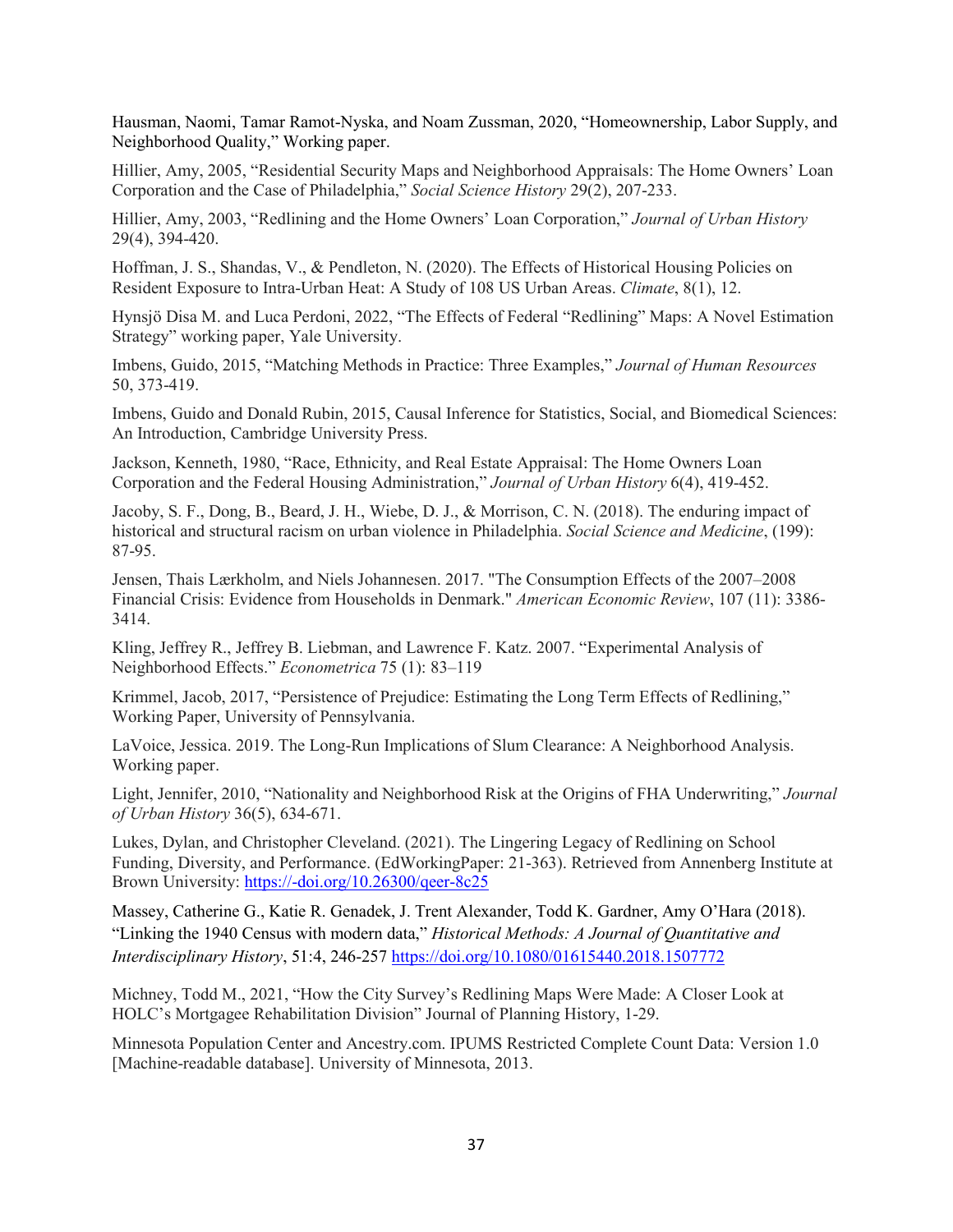Nardone, A. L., Casey, J. A., Rudolph, K. E., Karasek, D., Mujahid, M., & Morello-Frosch, R. (2020). Associations between historical redlining and birth outcomes from 2006 through 2015 in California. *PloS One*, 15(8), E0237241.

Sagalyn, Lynne Beyer. (1980) "Housing on the Installment Plan: an Economic and Institutional Analysis of Contract Buying in Chicago." PhD Dissertation, University of Chicago.

Shi, Ying, Hartley, D., Mazumder, B. and Rajan, A. (2021). The Effects of the Great Migration on Urban Renewal. Federal Reserve Bank of Chicago Working Paper 2021-4.

Wagner, D. and M. Layne (2014). "The Person Identification Validation System: Applying the Center for Administrative Records and Research and Applications' Record Linkage Software," Center for Administrative Records Research and Applications Report Series (#2014-01).

Woods, Louis Lee, 2012, "The Federal Home Loan Bank Board, Redlining, and the National Proliferation of Racial Lending Discrimination," *Journal of Urban History* 38(6), 1036-1059.

Xu, Wenfei. (2021). "Legacies of Institutionalized Redlining: A Comparison Between Speculative and Implemented Mortgage Risk Maps in Chicago, Illinois." *Housing Policy Debate*, 1-26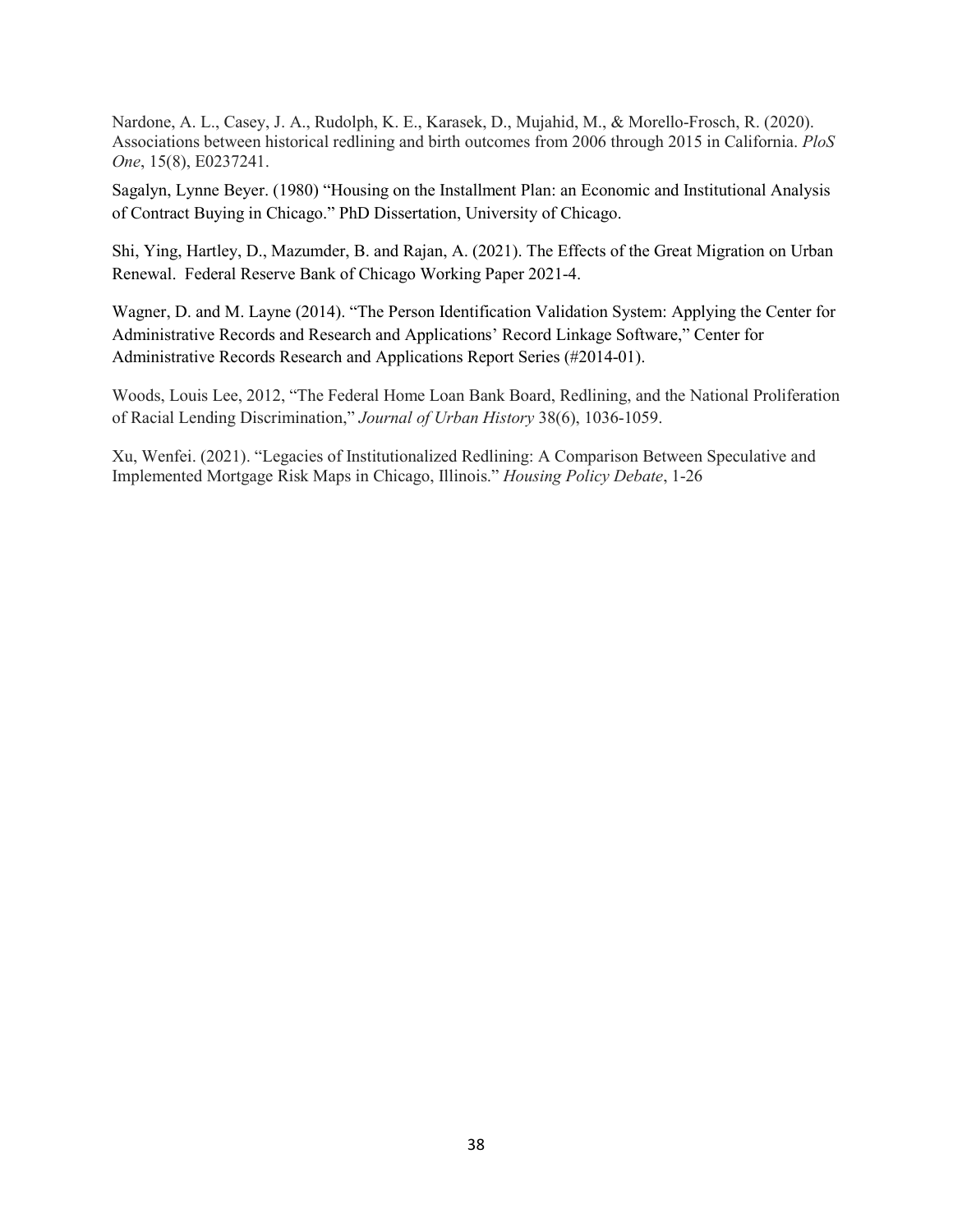# Table 1: Summary Statistics

# Panel A. Income Tax Data from 1974/1979

|                                       | <b>Treated vs Comparison</b> |         |              |         |         |              | Low Propensity Score |         |              |         |         |           |
|---------------------------------------|------------------------------|---------|--------------|---------|---------|--------------|----------------------|---------|--------------|---------|---------|-----------|
|                                       |                              | $D-C$   |              | $C-B$   |         |              | $D-C$                |         |              | $C-B$   |         |           |
|                                       | Rounded                      |         |              | Rounded |         |              | Rounded              |         |              | Rounded |         |           |
|                                       | Mean                         | S.D.    | N            | Mean    | S.D.    | ${\sf N}$    | Mean                 | S.D.    | ${\sf N}$    | Mean    | S.D.    | ${\sf N}$ |
| Adj Gross Income (74/79 avg)          | 64,110                       | 67,340  | 725,000      | 68,940  | 61,480  | 305,000      | 66,050               | 76,820  | 133,000      | 78,600  | 75,020  | 55,500    |
| Wage and Salary Inc (74/79 avg)       | 56,610                       | 47,640  | 725,000      | 60,040  | 43,930  | 305,000      | 58,630               | 44,430  | 133,000      | 66,440  | 55,530  | 55,500    |
| AGI, No Schedule                      | 54,640                       | 31,660  | 486,000      | 57,890  | 29,440  | 179,000      | 56,630               | 28,560  | 87,500       | 60,860  | 32,960  | 30,500    |
| AGI, Bus. Schedule (C/SE)             | 53,100                       | 32,230  | 70,000       | 54,910  | 37,640  | 31,500       | 54,750               | 31,900  | 13,000       | 59,260  | 35,510  | 5,800     |
| AGI, Capital Inc Schedule (D)         | 94,130                       | 79,660  | 107,000      | 96,110  | 73,710  | 58,000       | 95,090               | 82,970  | 21,000       | 111,500 | 97,700  | 11,500    |
| AGI, both Bus. and Cap Inc Sched      | 94,310                       | 164,600 | 62,000       | 103,000 | 130,000 | 37,000       | 96,550               | 208,500 | 12,000       | 115,700 | 130,400 | 7,500     |
| Neighborhood Index (Tract)            | $-0.046$                     |         | 0.76 609,000 | 0.12    |         | 0.64 256,000 | 0.05                 |         | 0.65 113,000 | 0.22    | 0.59    | 46,000    |
| College Rate (Tract)                  | 0.14                         | 0.11    | 609,000      | 0.16    |         | 0.12 256,000 | 0.14                 | 0.11    | 113,000      | 0.18    | 0.13    | 46,500    |
| Hish School Rate (Tract)              | 0.61                         | 0.17    | 609,000      | 0.65    |         | 0.17 256,000 | 0.61                 | 0.17    | 113,000      | 0.67    | 0.15    | 46,500    |
| <b>Employment to Pop Rate (Tract)</b> | 0.58                         | 0.06    | 609,000      | 0.59    |         | 0.06 256,000 | 0.59                 | 0.06    | 113,000      | 0.59    | 0.06    | 46,500    |
| Unemployment Rate (Tract)             | 0.04                         | 0.02    | 609,000      | 0.03    |         | 0.02 256,000 | 0.03                 |         | 0.02 113,000 | 0.03    | 0.02    | 46,500    |
| Poverty Rate (Tract)                  | 0.06                         | 0.06    | 609,000      | 0.05    |         | 0.04 256,000 | 0.05                 |         | 0.04 113,000 | 0.04    | 0.03    | 46,000    |
| Single Headed HH Rate (Tract)         | 0.11                         | 0.08    | 609,000      | 0.10    |         | 0.06 256,000 | 0.10                 | 0.07    | 113,000      | 0.09    | 0.06    | 46,000    |
| Moved Tract                           | 0.96                         | 0.19    | 609,000      | 0.96    |         | 0.19 256,000 | 0.97                 |         | 0.18 113,000 | 0.97    | 0.18    | 46,500    |
| Moved County                          | 0.51                         |         | 0.50 609,000 | 0.54    |         | 0.50 256,000 | 0.56                 |         | 0.50 113,000 | 0.62    | 0.49    | 46,500    |
| Moved State                           | 0.28                         | 0.45    | 609,000      | 0.30    |         | 0.46 256,000 | 0.26                 |         | 0.44 113,000 | 0.34    | 0.47    | 46,500    |
| Panel B. 2000 Census                  |                              |         |              |         |         |              |                      |         |              |         |         |           |
| <b>Years of Education</b>             | 13                           | 2.68    | 91,000       | 13.5    | 2.58    | 40,000       | 13                   | 2.63    | 17,000       | 14      | 2.7     | 7,400     |
| High School or More                   | 0.81                         | 0.39    | 91,000       | 0.86    | 0.35    | 40,000       | 0.82                 | 0.38    | 17,000       | 0.90    | 0.29    | 7,400     |
| Some College or More                  | 0.44                         | 0.50    | 91,000       | 0.53    | 0.50    | 40,000       | 0.43                 | 0.50    | 17,000       | 0.60    | 0.49    | 7,400     |
| College or More                       | 0.20                         | 0.40    | 91,000       | 0.26    | 0.44    | 40,000       | 0.2                  | 0.40    | 17,000       | 0.34    | 0.47    | 7,400     |